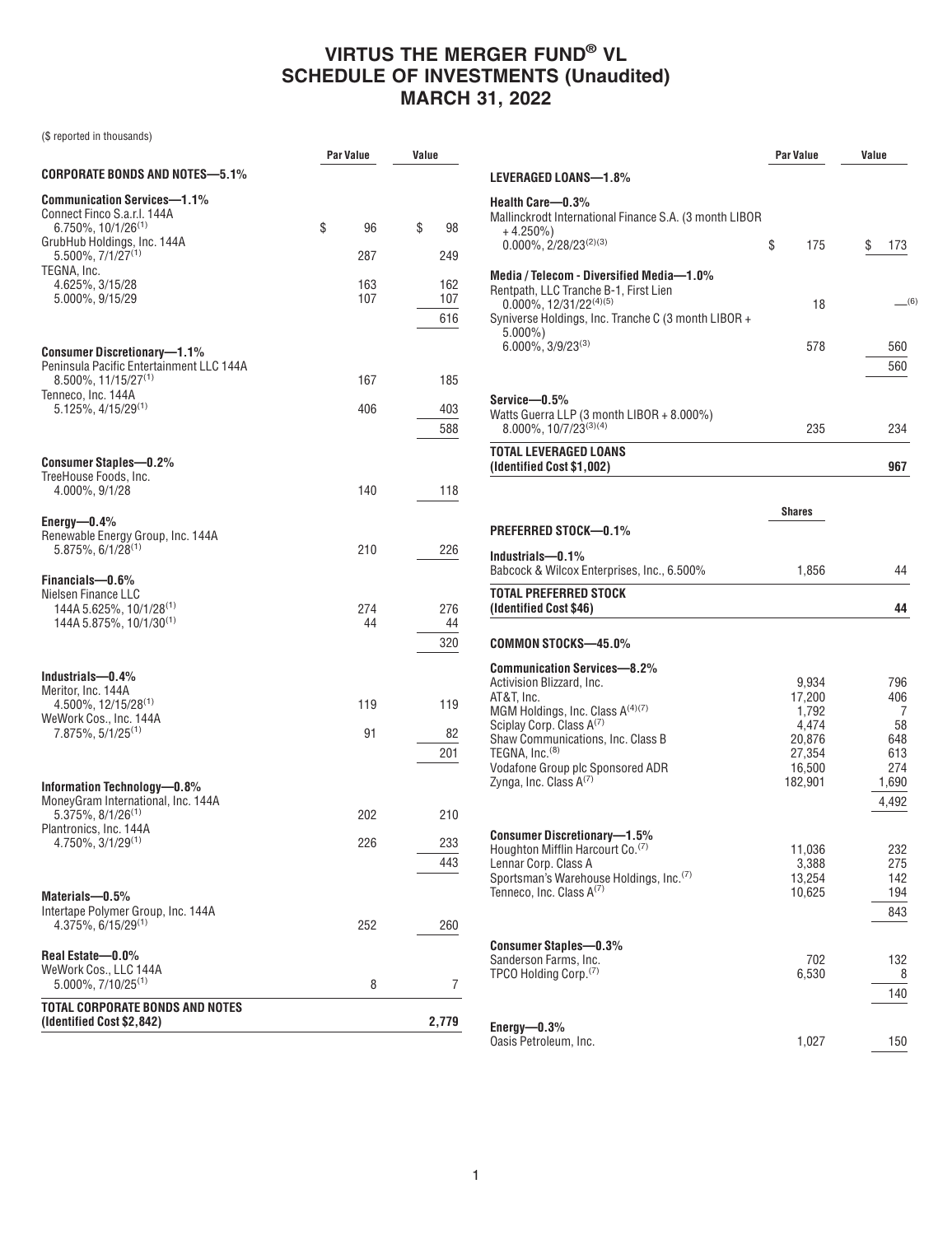|                                                                                                                                                                                                                                                                                                                                                                                                                                                                                                                                                                                 | <b>Shares</b>                                                                                                                         | Value                                                                                                                         |
|---------------------------------------------------------------------------------------------------------------------------------------------------------------------------------------------------------------------------------------------------------------------------------------------------------------------------------------------------------------------------------------------------------------------------------------------------------------------------------------------------------------------------------------------------------------------------------|---------------------------------------------------------------------------------------------------------------------------------------|-------------------------------------------------------------------------------------------------------------------------------|
| Financials-5.0%<br>Alleghany Corp. <sup>(7)</sup><br>American National Group, Inc.<br>First Horizon Corp. <sup>(7)(8)</sup><br>Flagstar Bancorp, Inc.<br>Hartford Financial Services Group, Inc. (The)<br>People's United Financial, Inc.<br>Poema Global Holdings Corp. Class A(7)                                                                                                                                                                                                                                                                                             | 220<br>1,598<br>46,760<br>1,466<br>4,881<br>33,411<br>3,177                                                                           | \$<br>186<br>302<br>1,098<br>62<br>351<br>668<br>32<br>2,699                                                                  |
| Health Care-6.3%<br>ATI Physical Therapy, Inc. <sup>(7)</sup><br>Cerner Corp.<br>Clinigen Group plc<br>Convey Health Solutions Holdings, Inc. <sup>(7)</sup><br>GlaxoSmithKline plc Sponsored ADR<br>Intersect ENT, Inc. <sup>(7)(8)</sup><br>LHC Group, Inc. <sup>(7)</sup>                                                                                                                                                                                                                                                                                                    | 4,111<br>28,894<br>8,998<br>200<br>6,300<br>8,809<br>678                                                                              | 8<br>2,703<br>109<br>1<br>275<br>247<br>114<br>3,457                                                                          |
| Industrials-3.8%<br>Aerojet Rocketdyne Holdings, Inc. <sup>(7)</sup><br>Cornerstone Building Brands, Inc. <sup>(7)</sup><br>Hertz Global Holdings, Inc. <sup>(7)</sup><br>Meritor, Inc. <sup>(7)</sup><br>Nielsen Holdings plc<br>SPX FLOW, Inc.<br>Welbilt, $Inc.(7)$<br>XPO Logistics, Inc. <sup>(7)</sup>                                                                                                                                                                                                                                                                    | 477<br>7,915<br>215<br>14,256<br>7,317<br>1,615<br>20,750<br>7,300                                                                    | 19<br>193<br>5<br>507<br>199<br>139<br>493<br>531<br>2,086                                                                    |
| Information Technology-16.0%<br>Anaplan, Inc. <sup>(7)</sup><br>Citrix Systems, Inc. <sup>(8)</sup><br>CMC Materials, Inc. <sup>(8)</sup><br>Coherent, Inc. <sup>(7)</sup><br>Five9, Inc. $(7)$<br>Lazard Growth Acquisition Corp. I(7)<br>Magnachip Semiconductor Corp. <sup>(7)</sup><br>Mandiant, Inc. (7)(8)<br>MoneyGram International, Inc. <sup>(7)</sup><br>NeoPhotonics Corp. <sup>(7)</sup><br>Plantronics, Inc. <sup>(7)</sup><br>Rogers Corp. (7)(8)<br>Tower Semiconductor Ltd. <sup>(7)</sup><br>UserTesting, Inc. <sup>(7)</sup><br>Vonage Holdings Corp. (7)(8) | 12,042<br>11,170<br>6,084<br>9,611<br>1,000<br>5,615<br>663<br>29,944<br>17,314<br>16,752<br>3,281<br>2,915<br>5,791<br>100<br>29,300 | 783<br>1,127<br>1,128<br>2,627<br>111<br>55<br>11<br>668<br>183<br>255<br>129<br>792<br>280<br>$\overline{1}$<br>595<br>8,745 |
| Materials-1.3%<br>Atotech Ltd. <sup>(7)(8)</sup><br>Ferro Corp. <sup>(7)</sup>                                                                                                                                                                                                                                                                                                                                                                                                                                                                                                  | 17,657<br>15,219                                                                                                                      | 388<br>331<br>719                                                                                                             |
| Real Estate-2.3%<br>Bluerock Residential Growth REIT, Inc. Class A                                                                                                                                                                                                                                                                                                                                                                                                                                                                                                              | 5,731                                                                                                                                 | 152                                                                                                                           |

|                                                                                                                                                                                                                                                                                                                                                                                                                                                                                                                                                                                                                                                                                                                                                                                                                                                                                                                                                                                                                                   | <b>Shares</b>                                                                                                                                                                       | Value                                                                                                                   |
|-----------------------------------------------------------------------------------------------------------------------------------------------------------------------------------------------------------------------------------------------------------------------------------------------------------------------------------------------------------------------------------------------------------------------------------------------------------------------------------------------------------------------------------------------------------------------------------------------------------------------------------------------------------------------------------------------------------------------------------------------------------------------------------------------------------------------------------------------------------------------------------------------------------------------------------------------------------------------------------------------------------------------------------|-------------------------------------------------------------------------------------------------------------------------------------------------------------------------------------|-------------------------------------------------------------------------------------------------------------------------|
| <b>Real Estate-continued</b><br>Healthcare Trust of America, Inc. Class A <sup>(8)</sup>                                                                                                                                                                                                                                                                                                                                                                                                                                                                                                                                                                                                                                                                                                                                                                                                                                                                                                                                          | 34,413                                                                                                                                                                              | \$1,079<br>1,231                                                                                                        |
| TOTAL COMMON STOCKS<br>(Identified Cost \$24,302)                                                                                                                                                                                                                                                                                                                                                                                                                                                                                                                                                                                                                                                                                                                                                                                                                                                                                                                                                                                 |                                                                                                                                                                                     | 24,562                                                                                                                  |
| $RIGHTS$ — $0.0\%$                                                                                                                                                                                                                                                                                                                                                                                                                                                                                                                                                                                                                                                                                                                                                                                                                                                                                                                                                                                                                |                                                                                                                                                                                     |                                                                                                                         |
| <b>Communication Services-0.0%</b><br>Media General, Inc. (4)(7)(8)                                                                                                                                                                                                                                                                                                                                                                                                                                                                                                                                                                                                                                                                                                                                                                                                                                                                                                                                                               | 8,397                                                                                                                                                                               |                                                                                                                         |
| Financials-0.0%<br>Shelter Acquisition Corp. I Sponsor Shares <sup>(4)(7)</sup>                                                                                                                                                                                                                                                                                                                                                                                                                                                                                                                                                                                                                                                                                                                                                                                                                                                                                                                                                   | 718                                                                                                                                                                                 |                                                                                                                         |
| Health Care-0.0%<br>Bristol Myers Squibb Co. (4)(7)                                                                                                                                                                                                                                                                                                                                                                                                                                                                                                                                                                                                                                                                                                                                                                                                                                                                                                                                                                               | 6,945                                                                                                                                                                               | 7                                                                                                                       |
| <b>TOTAL RIGHTS</b><br>(Identified Cost \$-)                                                                                                                                                                                                                                                                                                                                                                                                                                                                                                                                                                                                                                                                                                                                                                                                                                                                                                                                                                                      |                                                                                                                                                                                     | 7                                                                                                                       |
| WARRANTS-0.1%                                                                                                                                                                                                                                                                                                                                                                                                                                                                                                                                                                                                                                                                                                                                                                                                                                                                                                                                                                                                                     |                                                                                                                                                                                     |                                                                                                                         |
| <b>Communication Services-0.0%</b><br>Akazoo S.A. (4)(7)<br>BuzzFeed. Inc. <sup>(7)</sup>                                                                                                                                                                                                                                                                                                                                                                                                                                                                                                                                                                                                                                                                                                                                                                                                                                                                                                                                         | 2,642<br>1,666                                                                                                                                                                      | 1<br>1                                                                                                                  |
| <b>Consumer Discretionary-0.0%</b><br>Cazoo Group Ltd <sup>(7)</sup><br>CEC Brands LLC(4)(7)<br>Enjoy Technology, Inc. <sup>(7)</sup>                                                                                                                                                                                                                                                                                                                                                                                                                                                                                                                                                                                                                                                                                                                                                                                                                                                                                             | 5,415<br>2,163<br>193                                                                                                                                                               | 2<br>7<br>(6)<br>9                                                                                                      |
| <b>Consumer Staples-0.0%</b><br>Whole Earth Brands, Inc. <sup>(7)</sup>                                                                                                                                                                                                                                                                                                                                                                                                                                                                                                                                                                                                                                                                                                                                                                                                                                                                                                                                                           | 7,310                                                                                                                                                                               | 4                                                                                                                       |
| Financials-0.1%<br>Accelerate Acquisition Corp. <sup>(7)</sup><br>Apollo Strategic Growth Capital <sup>(7)</sup><br>Arrowroot Acquisition Corp. <sup>(7)</sup><br>Austerlitz Acquisition Corp. 1(7)<br>Avanti Acquisition Corp. <sup>(7)</sup><br>CF Acquisition Corp. VIII <sup>(7)</sup><br>CHP Merger Corp. <sup>(7)</sup><br>Cohn Robbins Holdings Corp. <sup>(7)</sup><br>Conx Corp. <sup>(7)</sup><br>Deep Lake Capital Acquisition Corp. <sup>(7)</sup><br>E.Merge Technology Acquisition Corp. <sup>(7)</sup><br>Equity Distribution Acquisition Corp. <sup>(7)</sup><br>Forge Global Holdings, Inc. <sup>(7)</sup><br>Fortress Capital Acquisition Corp. <sup>(7)</sup><br>GCM Grosvenor, Inc. <sup>(7)</sup><br>Goal Acquisitions Corp. <sup>(7)</sup><br>Golden Falcon Acquisition Corp. <sup>(7)</sup><br>Healthcare Services Acquisition Corp. <sup>(7)</sup><br>KL Acquisition Corp. <sup>(7)</sup><br>Longview Acquisition Corp. II(7)<br>Marlin Technology Corp. <sup>(7)</sup><br>Moneylion, Inc. <sup>(7)</sup> | 3,000<br>2,391<br>6,162<br>189<br>1,800<br>757<br>1,459<br>3,302<br>2,204<br>2,380<br>5,666<br>6,502<br>2,895<br>983<br>1,355<br>8,032<br>2,479<br>3,215<br>4,297<br>1,261<br>3,139 | 1<br>3<br>1<br>$-^{(6)}$<br>(6)<br>(6)<br>(6)<br>3<br>1<br>(6)<br>1<br>3<br>5<br>(6)<br>2<br>2<br>1<br>1<br>1<br>1<br>1 |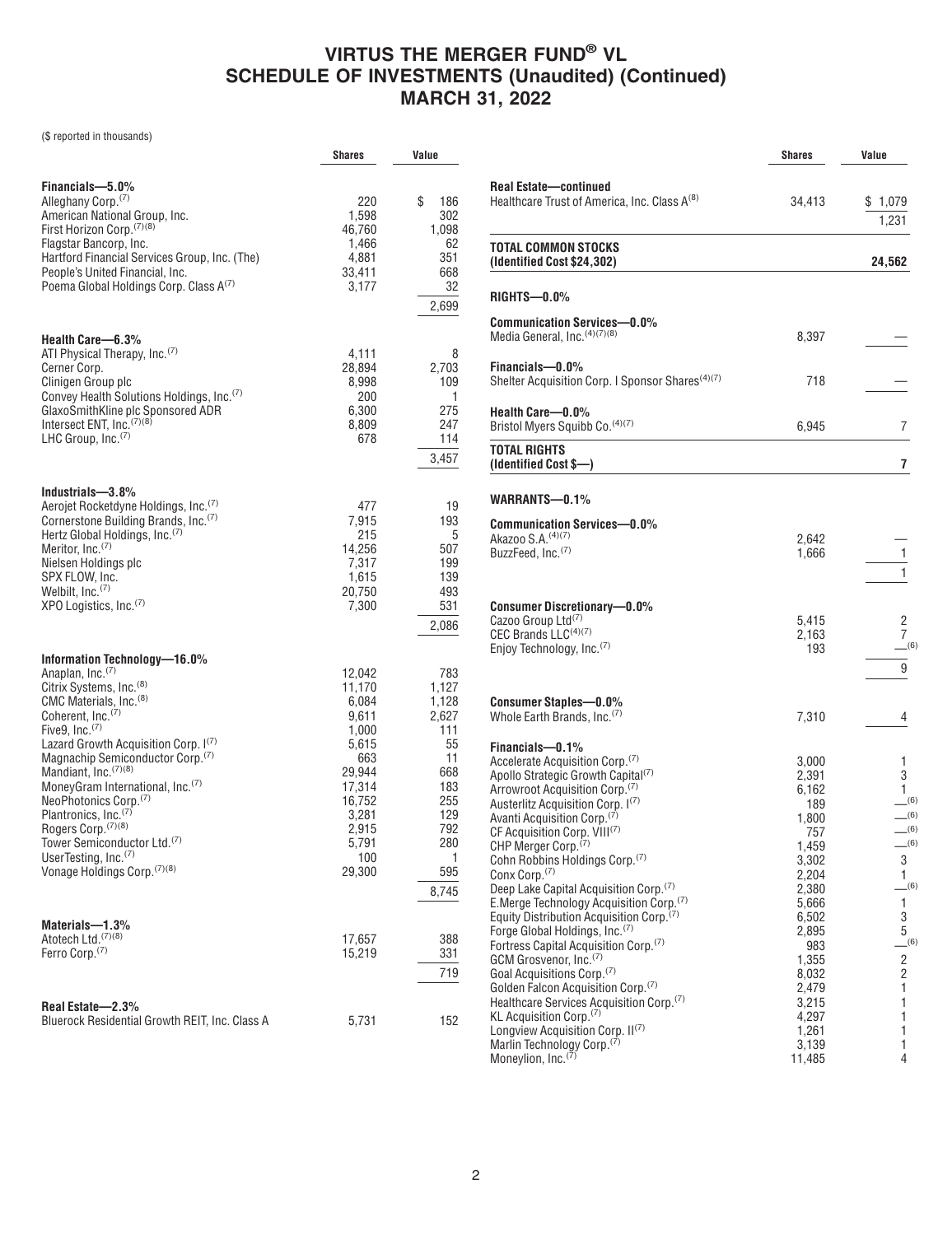|                                                               | <b>Shares</b>       | Value           |                                                                                                         | <b>Shares/Units</b> | Value          |
|---------------------------------------------------------------|---------------------|-----------------|---------------------------------------------------------------------------------------------------------|---------------------|----------------|
|                                                               |                     |                 | Atlas Crest Investment Corp. II Class A(7)                                                              | 3,919               | \$<br>38       |
| Financials-continued                                          |                     |                 | Ault Disruptive Technologies Corp. <sup>(7)</sup>                                                       | 1,619               | 16             |
| Pathfinder Acquisition Corp. <sup>(7)</sup>                   | 1,062               | $-^{(6)}$<br>\$ | Aurora Acquisition Corp. Class A <sup>(7)</sup>                                                         | 2,413               | 24             |
| Pioneer Merger Corp. <sup>(7)</sup>                           | 3,454               | 1               | Austerlitz Acquisition Corp. I Class A <sup>(7)</sup>                                                   | 11,528              | 113            |
| Pontem Corp. <sup>(7)</sup>                                   | 2,248               | 1               | Austerlitz Acquisition Corp. II <sup>(7)</sup>                                                          | 900                 | 9              |
| Prospector Capital Corp. <sup>(7)</sup>                       | 2,213               | 1               | Austerlitz Acquisition Corp. II Class A <sup>(7)</sup>                                                  | 4,453               | 44             |
| RMG Acquisition Corp. III <sup>(7)</sup>                      | 1,196               | $\mathbf{1}$    | Authentic Equity Acquisition Corp. <sup>(7)</sup>                                                       | 400                 | $\overline{4}$ |
| Senior Connect Acquisition Corp. 1(7)                         | 2,283               | $-^{(6)}$       | Avanti Acquisition Corp. Class A(7)                                                                     | 8,716               | 86             |
| Supernova Partners Acquisition Co. III Ltd <sup>(7)</sup>     | 1,493               | $\mathbf{1}$    | Avista Public Acquisition Corp. II Class A <sup>(7)</sup>                                               | 5,451               | 55             |
| Thunder Bridge Capital Partners III, Inc. <sup>(7)</sup>      | 1,095               | $\mathbf{1}$    | Belong Acquisition Corp. Class A(7)                                                                     | 579                 | $\,6\,$        |
| Tishman Speyer Innovation Corp. II <sup>(7)</sup>             | 1,028               | $-^{(6)}$       | Big Sky Growth Partners, Inc. Class A(7)                                                                | 142                 | $\overline{1}$ |
| VectolQ Acquisition Corp. II(7)                               | 1,342               | $\mathbf{1}$    | Bilander Acquisition Corp. Class A <sup>(7)</sup>                                                       | 5,641               | 55             |
| Virgin Group Acquisition Corp. II <sup>(7)</sup>              | 1,063               | $-^{(6)}$       | Biotech Acquisition Co. Class A(7)                                                                      | 5,539               | 55             |
|                                                               |                     | 38              | Blue Whale Acquisition Corp. I Class A(7)                                                               | 1,320               | 13             |
|                                                               |                     |                 | BlueRiver Acquisition Corp. <sup>(7)</sup>                                                              | 150                 | $\overline{1}$ |
|                                                               |                     |                 | BOA Acquisition Corp. Class A <sup>(7)</sup>                                                            | 3,923               | 39             |
| Health Care-0.0%                                              |                     | $-^{(6)}$       | Brigade-M3 European Acquisition Corp. <sup>(7)</sup>                                                    | 3,199               | 31             |
| Pear Therapeutics, Inc. <sup>(7)</sup>                        | 100                 |                 | Build Acquisition Corp. <sup>(7)</sup>                                                                  | 1,053               | 10             |
| Quantum-Si, Inc. <sup>(7)</sup>                               | 7,060               | 8               | Catalyst Partners Acquisition Corp. Class A(7)                                                          | 5,630               | 55             |
| Talkspace, Inc. <sup>(7)</sup>                                | 17,327              | $\sqrt{5}$      | CC Neuberger Principal Holdings II Class A <sup>(7)</sup>                                               | 9,734               | 97             |
|                                                               |                     | 13              | CC Neuberger Principal Holdings III <sup>(7)</sup>                                                      | 1,500               | 15             |
|                                                               |                     |                 | CC Neuberger Principal Holdings III Class A(7)                                                          | 4,442               | 44             |
| Industrials-0.0%                                              |                     |                 | CF Acquisition Corp. VI Class $A^{(7)}$                                                                 | 127                 | $\overline{1}$ |
| Berkshire Grey, Inc. <sup>(7)</sup>                           | 1,255               |                 | CHP Merger Corp. Class A <sup>(7)</sup>                                                                 | 3,916               | 40             |
|                                                               |                     |                 | Churchill Capital Corp. V Class A <sup>(7)</sup>                                                        | 1,825               | 18             |
| Information Technology-0.0%                                   |                     |                 | Churchill Capital Corp. VII Class A(7)                                                                  | 11,792              | 115            |
| BigBear.ai Holdings, Inc. <sup>(7)</sup>                      | 619                 | $\mathbf{1}$    | CIIG Capital Partners II, Inc. <sup>(7)</sup>                                                           | 4,645               | 47             |
| Embark Technology, Inc. <sup>(7)</sup>                        | 66                  | (6)             | Class Acceleration Corp. <sup>(7)</sup>                                                                 | 150                 | $\overline{1}$ |
|                                                               |                     |                 | Climate Real Impact Solutions II Acquisition Corp. <sup>(7)</sup>                                       | 68                  | $\mathbf{1}$   |
|                                                               |                     | $\mathbf{1}$    | Climate Real Impact Solutions II Acquisition Corp.                                                      |                     |                |
|                                                               |                     |                 | Class $A^{(7)}$                                                                                         | 6,007               | 59             |
| Materials-0.0%                                                |                     |                 | Cohn Robbins Holdings Corp. Class A <sup>(7)</sup>                                                      | 15,588              | 155            |
| Ginkgo Bioworks Holdings, Inc. <sup>(7)</sup>                 | 40                  | $-^{(6)}$       | Colicity, Inc. <sup>(7)</sup>                                                                           | 5,272               | 52             |
|                                                               |                     |                 | Colonnade Acquisition Corp. II <sup>(7)</sup>                                                           | 1,000               | 10             |
| <b>TOTAL WARRANTS</b>                                         |                     |                 | Compute Health Acquisition Corp. <sup>(7)</sup>                                                         | 5,691               | 56             |
| (Identified Cost \$263)                                       |                     | 66              | Concord Acquisition Corp. Class A <sup>(7)</sup><br>Concord Acquisition Corp. II Class A <sup>(7)</sup> | 14,272<br>8,465     | 142<br>82      |
|                                                               |                     |                 | Concord Acquisition Corp. III Class A(7)                                                                | 4,835               | 48             |
|                                                               |                     |                 | Conx Corp. Class A(7)(8)                                                                                | 8,816               | 87             |
|                                                               | <b>Shares/Units</b> |                 | Convers Park III Acquisition Corp. Class A <sup>(7)</sup>                                               | 5,588               | 54             |
| <b>SPECIAL PURPOSE ACQUISITION COMPANIES-19.9%</b>            |                     |                 | Corazon Capital V838 Monoceros Corp. Class A(7)                                                         | 2,795               | 27             |
| 26 Capital Acquisition Corp. <sup>(7)</sup>                   | 1,800               | 18              | Corner Growth Acquisition Corp. <sup>(7)</sup>                                                          | 2,686               | 27             |
| 7GC & Co. Holdings, Inc. Class A(7)                           | 5,614               | 55              | COVA Acquisition Corp. (7)                                                                              | 2,301               | 23             |
| Accelerate Acquisition Corp. Class A(7)                       | 9,000               | 88              | Crown PropTech Acquisitions Class A(7)                                                                  | 5,549               | 55             |
| AEA-Bridges Impact Corp. Class A(7)                           | 5,552               | 55              | D & Z Media Acquisition Corp. <sup>(7)</sup>                                                            | 2,350               | 23             |
| AfterNext HealthTech Acquisition Corp. Class A(7)             | 6,731               | 65              | DA32 Life Science Tech Acquisition Corp. Class A(7)                                                     | 1,996               | 19             |
| Agba Acquisition Ltd. <sup>(7)</sup>                          | 632                 | $\overline{7}$  | Decarbonization Plus Acquisition Corp. IV Class A(7)                                                    | 5,194               | 52             |
| Agile Growth Corp. Class A(7)                                 | 3,905               | 38              | Deep Lake Capital Acquisition Corp. Class A(7)                                                          | 4,760               | 47             |
| Alpha Partners Technology Merger Corp. Class A <sup>(7)</sup> | 5,646               | 55              | DHC Acquisition Corp. Class A(7)                                                                        | 5,600               | 55             |
| AltEnergy Acquisition Corp. <sup>(7)</sup>                    | 1,600               | 16              | Digital Transformation Opportunities Corp. Class A(7)                                                   | 2,302               | 22             |
| Altimar Acquisition Corp. III <sup>(7)</sup>                  | 2,313               | 23              | DMY Technology Group, Inc. VI(7)                                                                        | 2                   | $-^{(6)}$      |
| Altimeter Growth Corp. 2 Class A (7)                          | 4,105               | 40              | Dragoneer Growth Opportunities Corp. III Class A(7)                                                     | 5,561               | 54             |
| Anzu Special Acquisition Corp. I(7)                           | 200                 | $\overline{c}$  | Dynamics Special Purpose Corp. Class A(7)                                                               | 5,819               | 57             |
| Anzu Special Acquisition Corp. I Class A(7)                   | 5,592               | 55              | E. Merge Technology Acquisition Corp. Class $A^{(7)}$                                                   | 16,998              | 168            |
| Apollo Strategic Growth Capital Class A <sup>(7)</sup>        | 10,994              | 109             | EdtechX Holdings Acquisition Corp. II Class $A^{(7)}$                                                   | 1,074               | 11             |
| Archimedes Tech SPAC Partners Co. <sup>(7)</sup>              | 187                 | $\overline{2}$  | Elliott Opportunity II Corp. <sup>(7)</sup>                                                             | 1,118               | 11             |
| ArcLight Clean Transition Corp. II Class A <sup>(7)</sup>     | 5,563               | 55              | Elliott Opportunity II Corp. Class A <sup>(7)</sup>                                                     | 5,998               | 59             |
| Ares Acquisition Corp. <sup>(7)</sup>                         | 1,950               | 19              | Enterprise 4.0 Technology Acquisition Corp. <sup>(7)</sup>                                              | 1,694               | 17             |
| Arrowroot Acquisition Corp. Class A(7)                        | 7,864               | 77              | Equity Distribution Acquisition Corp. Class $A^{(7)}$                                                   | 24,951              | 247            |
| Artemis Strategic Investment Corp. Class A(7)                 | 5,481               | 55              | <b>ESGEN Acquisition Corp.</b> <sup>(7)</sup>                                                           | 1,873               | 19             |
| Artisan Acquisition Corp. Class A(7)                          | 2,779               | 27              | ESM Acquisition Corp. (7)                                                                               | 933                 | 9              |
| Astrea Acquisition Corp. Class A(7)                           | 4,267               | 42              | Eucrates Biomedical Acquisition Corp. <sup>(7)</sup>                                                    | 13                  | (6)            |
| Athena Consumer Acquisition Corp. <sup>(7)</sup>              | 1,071               | 11              | ExcelFin Acquisition Corp. <sup>(7)</sup>                                                               | 1,606               | 16             |
| Atlas Crest Investment Corp. II(7)                            | 1,450               | 14              | ExcelFin Acquisition Corp. Class A(7)                                                                   | 2,044               | 20             |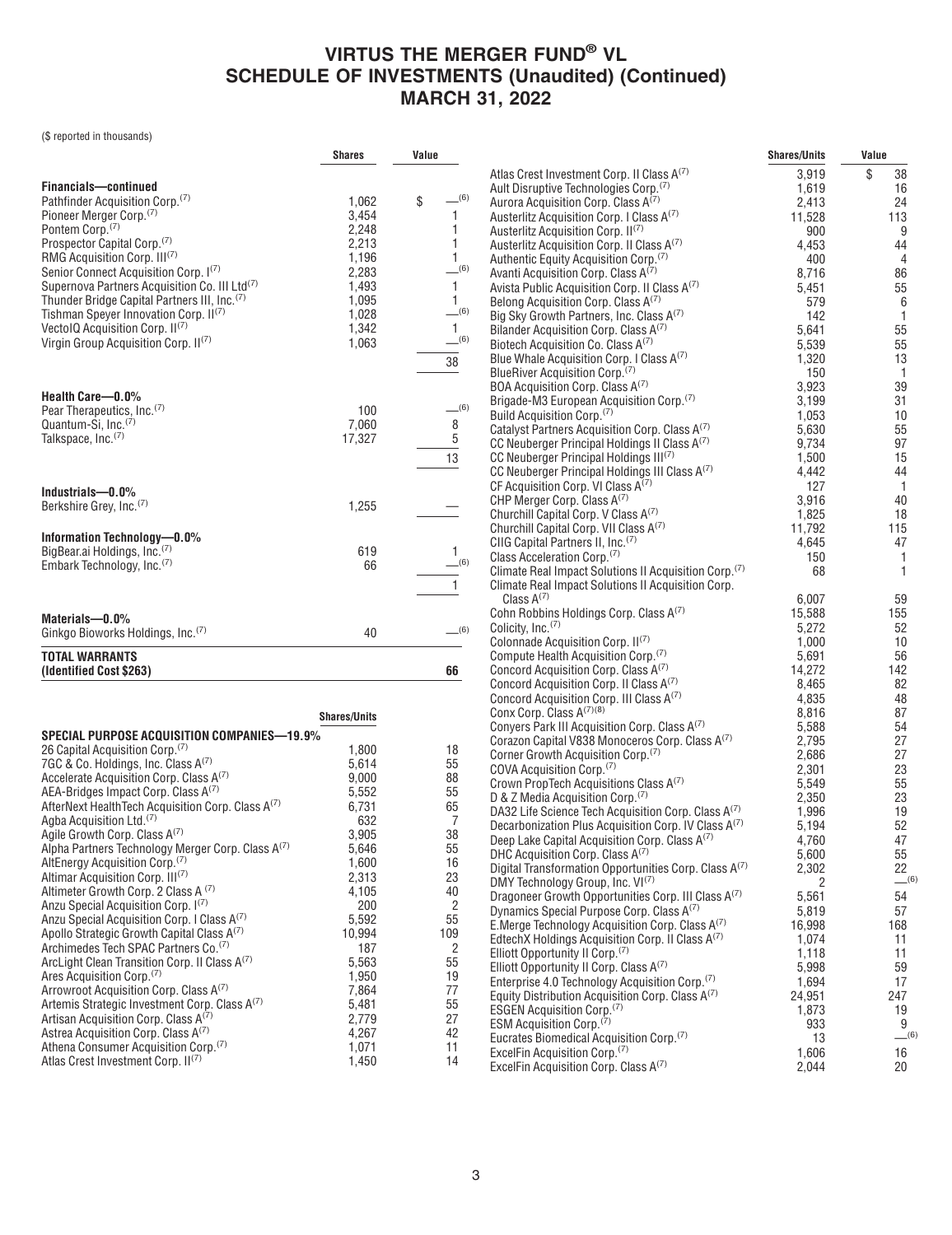|                                                                                            | <b>Shares/Units</b> | Value |                |                                                                                                    | <b>Shares/Units</b> | Value |                |
|--------------------------------------------------------------------------------------------|---------------------|-------|----------------|----------------------------------------------------------------------------------------------------|---------------------|-------|----------------|
| Fifth Wall Acquisition Corp. III Class $A^{(7)}$                                           | 5,552               | \$    | 54             | L Catterton Asia Acquisition Corp. Class A(7)                                                      | 6,050               | \$    | 59             |
| FinServ Acquisition Corp. II(7)                                                            | 1,229               |       | 12             | Landcadia Holdings IV, Inc. Class A <sup>(7)</sup>                                                 | 5,988               |       | 59             |
| FinServ Acquisition Corp. II Class A(7)                                                    | 1,651               |       | 16             | LAVA Medtech Acquisition Corp. Class A(7)                                                          | 2,516               |       | 25             |
| FinTech Acquisition Corp. VI <sup>(7)</sup>                                                | 2,838               |       | 28             | LDH Growth Corp. I Class $A^{(7)}$                                                                 | 5,903               |       | 58             |
| FinTech Acquisition Corp. VI Class A(7)                                                    | 2,782               |       | 27             | Lerer Hippeau Acquisition Corp. Class A(7)                                                         | 5,616               |       | 55             |
| Fintech Evolution Acquisition Group <sup>(7)</sup>                                         | 5,096               |       | 50             | Live Oak Crestview Climate Acquisition Corp. <sup>(7)</sup>                                        | 5,937               |       | 58             |
| Fortistar Sustainable Solutions Corp. Class A(7)                                           | 5,601               |       | 55             | Live Oak Mobility Acquisition Corp. Class $A^{(7)}$                                                | 2,647               |       | 26             |
| Fortress Capital Acquisition Corp. Class A(7)                                              | 4,915               |       | 49             | Longview Acquisition Corp. II Class A <sup>(7)</sup>                                               | 6,305               |       | 62             |
| Fortress Value Acquisition Corp. III(7)                                                    | 1,065               |       | 10             | M3-Brigade Acquisition II Corp. Class A(7)                                                         | 5,922               |       | 58             |
| Fortress Value Acquisition Corp. III Class A(7)                                            | 5,586               |       | 55             | Macondray Capital Acquisition Corp. I(7)                                                           | 2,600               |       | 26             |
| Fortress Value Acquisition Corp. IV Class A(7)                                             | 5,570               |       | 55             | Macondray Capital Acquisition Corp. I Class A(7)                                                   | 5,582               |       | 55             |
| Frazier Lifesciences Acquisition Corp. <sup>(7)</sup>                                      | 1,900<br>6,788      |       | 19             | Magnum Opus Acquisition Ltd. Class A(7)                                                            | 5,909               |       | 59<br>92       |
| FTAC Athena Acquisition Corp. Class A(7)<br>FTAC Emerald Acquisition Corp. <sup>(7)</sup>  | 5,286               |       | 66<br>53       | Marlin Technology Corp. Class A <sup>(7)</sup><br>Mason Industrial Technology, Inc. <sup>(7)</sup> | 9,417<br>2,774      |       | 27             |
| FTAC Hera Acquisition Corp. <sup>(7)</sup>                                                 | 2,134               |       | 21             | MedTech Acquisition Corp. Class A <sup>(7)</sup>                                                   | 4,429               |       | 43             |
| FTAC Parnassus Acquisition Corp. Class A(7)                                                | 5,564               |       | 54             | Motive Capital Corp. $II^{(7)}$                                                                    | 3,201               |       | 33             |
| FTAC Zeus Acquisition Corp. <sup>(7)</sup>                                                 | 1,059               |       | 11             | Motive Capital Corp. II Class A(7)                                                                 | 2,352               |       | 23             |
| Fusion Acquisition Corp. II <sup>(7)</sup>                                                 | 3,000               |       | 29             | Music Acquisition Corp. $(Thei)^{(7)}$                                                             | 2,750               |       | 27             |
| G Squared Ascend I, Inc. <sup>(7)</sup>                                                    | 4,210               |       | 42             | New Vista Acquisition Corp. Class A(7)                                                             | 1,051               |       | $10$           |
| G Squared Ascend I, Inc. Class A(7)                                                        | 5,942               |       | 59             | Newbury Street Acquisition Corp. <sup>(7)</sup>                                                    | 838                 |       | 8              |
| G Squared Ascend II, Inc. <sup>(7)</sup>                                                   | 2,391               |       | 23             | Newcourt Acquisition Corp. <sup>(7)</sup>                                                          | 2,194               |       | 22             |
| Gesher I Acquisition Corp. <sup>(7)</sup>                                                  | 1,707               |       | 17             | Newcourt Acquisition Corp. Class A <sup>(7)</sup>                                                  | 1,034               |       | $10$           |
| Goal Acquisitions Corp. <sup>(7)</sup>                                                     | 8,597               |       | 84             | Noble Rock Acquisition Corp. <sup>(7)</sup>                                                        | 300                 |       | 3              |
| Golden Falcon Acquisition Corp. Class A <sup>(7)</sup>                                     | 4,958               |       | 49             | North Atlantic Acquisition Corp. Class A <sup>(7)</sup>                                            | 5,564               |       | 55             |
| Gores Holdings VII, Inc. Class A <sup>(7)</sup>                                            | 5,610               |       | 55             | North Mountain Merger Corp. Class A <sup>(7)</sup>                                                 | 2,783               |       | 28             |
| Gores Holdings VIII, Inc. Class A (7)                                                      | 75                  |       | $\overline{1}$ | Northern Genesis Acquisition Corp. III Class A(7)                                                  | 6,025               |       | 59             |
| Gores Technology Partners II, Inc. Class A(7)                                              | 9,116               |       | 89             | Northern Star Investment Corp. II Class A(1)                                                       | 5,650               |       | 55             |
| Gores Technology Partners, Inc. Class A <sup>(7)</sup>                                     | 7,693               |       | 75             | Omega Alpha SPAC Class A(7)                                                                        | 2,066               |       | 20             |
| Graf Acquisition Corp. IV <sup>(7)</sup>                                                   | 3,041               |       | 30             | Pathfinder Acquisition Corp. Class A(7)                                                            | 5,310               |       | 52             |
| Haymaker Acquisition Corp. III <sup>(7)</sup>                                              | 4,762               |       | 47             | Patria Latin American Opportunity Acquisition Corp. <sup>(7)</sup>                                 | 423                 |       | $\overline{4}$ |
| Health Assurance Acquisition Corp. Class A <sup>(7)</sup>                                  | 5,883               |       | 58             | Peridot Acquisition Corp. II <sup>(7)</sup>                                                        | 2,500               |       | 25             |
| Healthcare Services Acquisition Corp. Class A <sup>(7)</sup>                               | 6,430               |       | 63             | Peridot Acquisition Corp. II Class A(7)                                                            | 6,038               |       | 59             |
| Hennessy Capital Investment Corp. V(7)<br>Hennessy Capital Investment Corp. VI Class A(7)  | 100<br>5,700        |       | $\overline{1}$ | Pershing Square Tontine Holdings Ltd. Class A <sup>(7)</sup>                                       | 7,392<br>1,719      |       | 147<br>17      |
| Highland Transcend Partners I Corp. Class A <sup>(7)</sup>                                 | 50,169              |       | 55<br>493      | Phoenix Biotech Acquisition Corp. <sup>(7)</sup><br>Pioneer Merger Corp. Class A <sup>(7)</sup>    | 10,362              |       | 102            |
| Home Plate Acquisition Corp. Class $A^{(7)}$                                               | 3,796               |       | 37             | Pivotal Investment Corp. III <sup>(7)</sup>                                                        | 852                 |       | 8              |
| Horizon Acquisition Corp. II Class A <sup>(7)</sup>                                        | 5,983               |       | 59             | Pontem Corp. Class A <sup>(7)</sup>                                                                | 6,744               |       | 66             |
| Hudson Executive Investment Corp. II <sup>(7)</sup>                                        | 200                 |       | $\overline{2}$ | Portage Fintech Acquisition Corp. Class A(7)                                                       | 2,112               |       | 21             |
| Independence Holdings Corp. <sup>(7)</sup>                                                 | 1,500               |       | 15             | Post Holdings Partnering Corp. Class A <sup>(7)</sup>                                              | 8,951               |       | 88             |
| Independence Holdings Corp. Class A(7)                                                     | 3,919               |       | 38             | Prime Impact Acquisition $I^{(7)}$                                                                 | 57                  |       | -1             |
| Infinite Acquisition Corp. <sup>(7)</sup>                                                  | 1,324               |       | 13             | Prime Impact Acquisition I Class $A^{(7)}$                                                         | 6,492               |       | 64             |
| INSU Acquisition Corp. III Class A(7)                                                      | 5,558               |       | 55             | Progress Acquisition Corp. <sup>(7)</sup>                                                          | 65                  |       | -1             |
| InterPrivate II Acquisition Corp. <sup>(7)</sup>                                           | 897                 |       | 9              | PROOF Acquisition Corp. I(7)                                                                       | 4,240               |       | 42             |
| InterPrivate III Financial Partners, Inc. Class A(7)                                       | 895                 |       | 9              | Property Solutions Acquisition Corp. II(7)                                                         | 1,847               |       | 18             |
| InterPrivate IV InfraTech Partners, Inc. <sup>(7)</sup>                                    | 231                 |       | $\overline{2}$ | Prospector Capital Corp. Class A <sup>(7)</sup>                                                    | 6,639               |       | 65             |
| ION Acquisition Corp. 3 Ltd. Class A(7)                                                    | 6,032               |       | 59             | Pyrophyte Acquisition Corp. <sup>(7)</sup>                                                         | 2,132               |       | 21             |
| Isleworth Healthcare Acquisition Corp. <sup>(7)</sup>                                      | 5,616               |       | 56             | Queen's Gambit Growth Capital Class A(7)                                                           | 7,231               |       | 72             |
| Jack Creek Investment Corp.(7)                                                             | 1,500               |       | 15             | RedBall Acquisition Corp. Class A(7)                                                               | 10.937              |       | 109            |
| Jack Creek Investment Corp. Class A(7)                                                     | 3,816               |       | 37             | Revolution Healthcare Acquisition Corp. Class A(7)                                                 | 11,543              |       | 113            |
| Jaws Hurricane Acquisition Corp. Class A(7)                                                | 5,394               |       | 53             | RMG Acquisition Corp. III Class A(7)                                                               | 11,557              |       | 113            |
| Jaws Juggernaut Acquisition Corp. <sup>(7)</sup>                                           | 4,066               |       | 40             | Rocket Internet Growth Opportunities Corp. <sup>(7)</sup>                                          | 5,017               |       | 49             |
| Jaws Juggernaut Acquisition Corp. Class A(7)                                               | 1,674               |       | 16             | Ross Acquisition Corp. II <sup>(7)</sup>                                                           | 153                 |       |                |
| Jaws Mustang Acquisition Corp. <sup>(7)</sup><br>Jaws Mustang Acquisition Corp. Class A(7) | 600<br>5,976        |       | 6<br>59        | Ross Acquisition Corp. II Class A(7)<br>RXR Acquisition Corp. Class A <sup>(7)</sup>               | 5,518<br>5,670      |       | 54<br>55       |
| JOFF Fintech Acquisition Corp. Class $A^{(7)}$                                             | 3,144               |       | 31             | ScION Tech Growth II <sup>(7)</sup>                                                                | 1,250               |       | 12             |
| Juniper II Corp. Class A <sup>(7)</sup>                                                    | 77                  |       | 1              | Screaming Eagle Acquisition Corp. <sup>(7)</sup>                                                   | 9,629               |       | 96             |
| Kensington Capital Acquisition Corp. IV <sup>(7)</sup>                                     | 4,558               |       | 46             | Seaport Calibre Materials Acquisition Corp. <sup>(7)</sup>                                         | 1,072               |       | 11             |
| Khosla Ventures Acquisition Co. Class A(7)                                                 | 5,659               |       | 55             | Semper Paratus Acquisition Corp. <sup>(7)</sup>                                                    | 2,138               |       | 22             |
| Khosla Ventures Acquisition Co. III Class $A^{(7)}$                                        | 5,273               |       | 51             | Senior Connect Acquisition Corp. I Class A(7)                                                      | 4,566               |       | 45             |
| Kismet Acquisition Three Corp. <sup>(7)</sup>                                              | 1                   |       | $-^{(6)}$      | Shelter Acquisition Corp. I(7)                                                                     | 5,172               |       | 51             |
| Kismet Acquisition Three Corp. Class A(7)                                                  | 6,044               |       | 59             | ShoulderUp Technology Acquisition Corp. Class A <sup>(7)</sup>                                     | 2,389               |       | 24             |
| KKR Acquisition Holdings I Corp. <sup>(7)</sup>                                            | 5,844               |       | 58             | SILVERspac, Inc. Class A(7)                                                                        | 505                 |       | 5              |
| KL Acquisition Corp. Class $A^{(7)}$                                                       | 12,891              |       | 126            | Simon Property Group Acquisition Holdings, Inc. <sup>(7)</sup>                                     | 5,267               |       | 52             |
| Kludeln I Acquisition Corp. <sup>(7)</sup>                                                 | 3,000               |       | 30             |                                                                                                    |                     |       |                |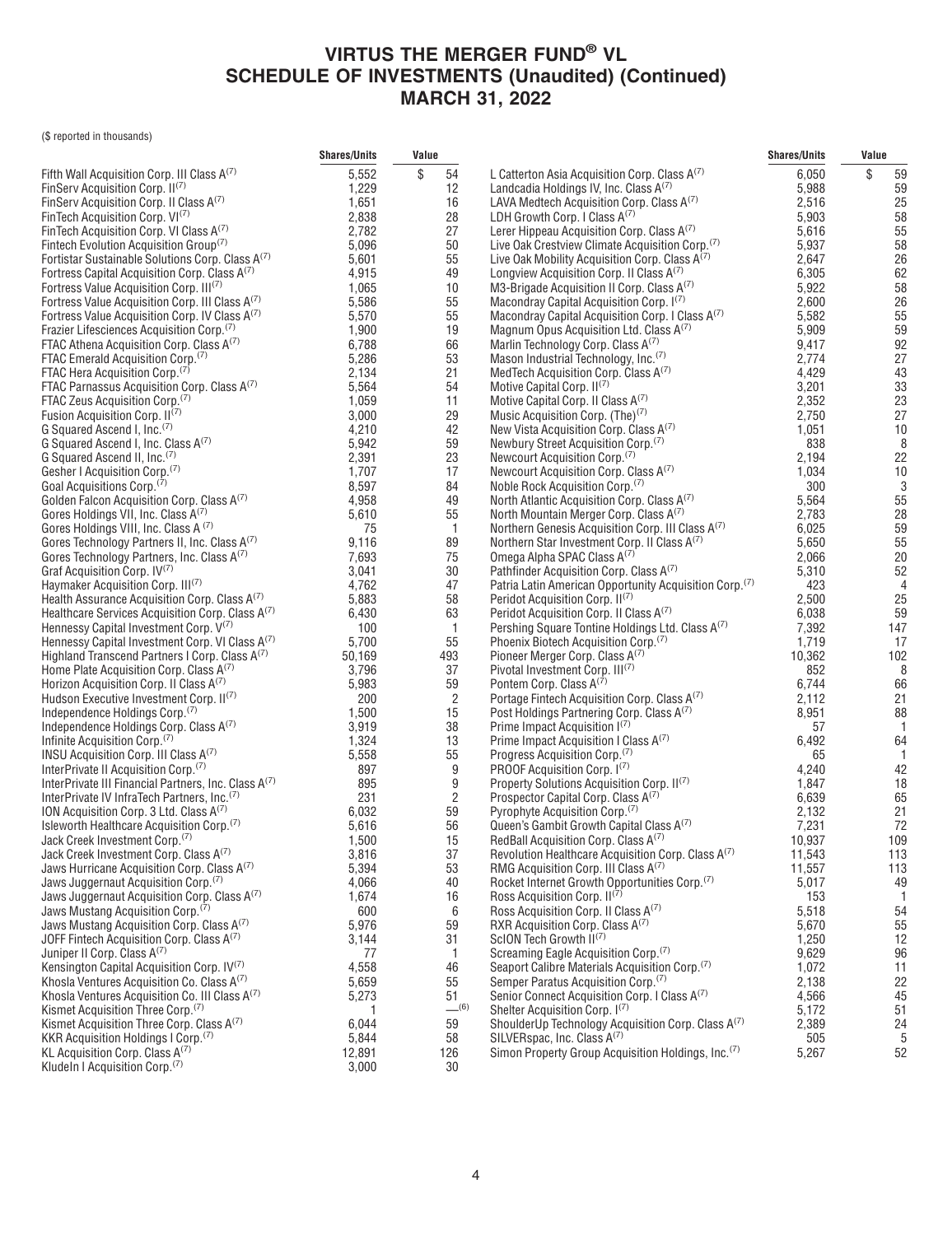|                                                                      | <b>Shares/Units</b> | Value          |
|----------------------------------------------------------------------|---------------------|----------------|
| Simon Property Group Acquisition Holdings, Inc.                      |                     |                |
| Class $A^{(7)}$                                                      | 8,911               | \$<br>87       |
| Slam Corp. <sup>(7)</sup>                                            | 5,203               | 51             |
| Slam Corp. Class A(7)                                                | 401                 | $\overline{4}$ |
| Soar Technology Acquisition Corp. <sup>(7)</sup>                     | 1,164               | 12             |
| Social Capital Hedosophia Holdings Corp. VI Class A(7)               | 3,302               | 33             |
| Social Capital Suvretta Holdings Corp. I Class A <sup>(7)</sup>      | 1,522               | 15             |
| Social Capital Suvretta Holdings Corp. IV Class A <sup>(7)</sup>     | 304                 | 3              |
| Software Acquisition Group, Inc. III Class A(1)                      | 123                 | 1              |
| Sound Point Acquisition Corp. I Ltd. <sup>(7)</sup>                  | 527                 | 5              |
| Supernova Partners Acquisition Co. III Ltd. Class A <sup>(7)</sup>   | 13,459              | 132            |
| Sustainable Development Acquisition I Corp. <sup>(7)</sup>           | 300                 | 3              |
| SVF Investment Corp. <sup>(7)</sup>                                  | 1,779               | 18             |
| SVF Investment Corp. Class A <sup>(7)</sup>                          | 5,629               | 55             |
| SVF Investment Corp. 2 Class A <sup>(7)</sup>                        | 185                 | 2              |
| SVF Investment Corp. 3 Class A <sup>(7)</sup>                        | 4,429               | 44             |
| Tailwind Acquisition Corp. Class A(7)                                | 15,365              | 152            |
| Tailwind International Acquisition Corp. Class A(7)                  | 1,189               | 12             |
| Target Global Acquisition I Corp. <sup>(7)</sup>                     | 4,800               | 48             |
| TCV Acquisition Corp. Class $A^{(7)}$                                | 3,633               | 35             |
| Thunder Bridge Capital Partners III, Inc. Class A(7)                 | 5,475               | 54             |
| Tishman Speyer Innovation Corp. II Class A <sup>(7)</sup>            | 5,140               | 50             |
| TortoiseEcofin Acquisition Corp. III Class A <sup>(7)</sup>          | 5,633               | 55             |
| Tribe Capital Growth Corp. I <sup>(7)</sup>                          | 3,142               | 31             |
| Tribe Capital Growth Corp. I Class A <sup>(7)</sup>                  | 2,236               | 22             |
| Twelve Seas Investment Co. II <sup>(7)</sup>                         | 587                 | 6              |
| USHG Acquisition Corp. Class $A^{(7)}$                               | 3,381               | 34             |
| Vectol Q Acquisition Corp. II Class $A^{(7)}$                        | 6,710               | 66             |
| Vector Acquisition Corp. II Class A(1)                               | 1,290               | 13             |
| Virgin Group Acquisition Corp. II Class A(7)                         | 11,130              | 110            |
| Viscogliosi Brothers Acquisition Corp. <sup>(7)</sup>                | 1,606               | 16             |
| Vy Global Growth Class A(7)                                          | 8,099               | 80             |
| Warburg Pincus Capital Corp. I Class A(1)                            | 5,982               | 59             |
| Warrior Technologies Acquisition Co. Class $A^{(7)}$                 | 5,590               | 55             |
| Z-Work Acquisition Corp. Class A(7)                                  | 3,569               | 35             |
| TOTAL SPECIAL PURPOSE ACQUISITION COMPANIES                          |                     |                |
| (Identified Cost \$10,929)                                           |                     | 10,885         |
|                                                                      |                     |                |
|                                                                      | <b>Shares</b>       |                |
| PURCHASED OPTIONS-0.1%                                               |                     |                |
| (See open purchased options schedule)                                |                     |                |
| <b>Total Purchased Options</b>                                       |                     |                |
| (Premiums paid \$132)                                                |                     | 68             |
|                                                                      |                     |                |
| PRIVATE INVESTMENTS IN PUBLIC EQUITY—0.1%                            |                     |                |
| MarketWise, Inc. $\mathcal{P}$                                       | 565                 | 3              |
| Microvast Holdings, Inc. (4)(7)(9)                                   | 9,000               | 57             |
|                                                                      |                     |                |
| TOTAL PRIVATE INVESTMENTS IN PUBLIC EQUITY<br>(Identified Cost \$96) |                     | 60             |
| <b>ESCROW NOTES-3.4%</b>                                             |                     |                |
|                                                                      |                     |                |
| Financials-3.4%                                                      |                     |                |
| Altaba, Inc. Escrow <sup>(7)</sup>                                   | 312,958             | 1,831          |
|                                                                      |                     |                |

|                                                                                                                                                                                                                                                        | Shares                        | Value                              |
|--------------------------------------------------------------------------------------------------------------------------------------------------------------------------------------------------------------------------------------------------------|-------------------------------|------------------------------------|
| Industrials-0.0%<br>AMR Corp. Escrow Shares <sup>(4)(7)</sup>                                                                                                                                                                                          | 7,668                         | _(6)<br>S                          |
| TOTAL ESCROW NOTES<br>(Identified Cost \$1,399)                                                                                                                                                                                                        |                               | 1,831                              |
| TOTAL LONG-TERM INVESTMENTS—75.6%<br>(Identified Cost \$41,011)                                                                                                                                                                                        |                               | 41,269                             |
| SHORT-TERM INVESTMENTS—20.3%                                                                                                                                                                                                                           |                               |                                    |
| Money Market Mutual Funds—20.3%<br><b>BlackRock Liquidity FedFund, Institutional Shares</b><br>(seven-day effective yield $0.231\%$ ) <sup>(10)</sup><br>Goldman Sachs Financial Square Government Fund,<br>Standard Shares (seven-day effective yield | 2,450,000                     | 2,450                              |
| $0.248\%)^{(10)}$                                                                                                                                                                                                                                      | 2,450,000                     | 2,450                              |
| Invesco Government & Agency Portfolio, Institutional<br>Shares (seven-day effective yield 0.249%) <sup>(10)</sup>                                                                                                                                      | 2,450,000                     | 2,450                              |
| JPMorgan U.S. Government Money Market Fund,<br>Capital Shares (seven-day effective yield 0.246%) <sup>(10)</sup><br>Morgan Stanley Liquidity Fund Government Portfolio,                                                                                | 2,450,000                     | 2,450                              |
| Institutional Shares (seven-day effective yield<br>$0.230\%$ <sup>(10)</sup>                                                                                                                                                                           | 1,259,144                     | 1,259                              |
| TOTAL SHORT-TERM INVESTMENTS<br>(Identified Cost \$11,059)                                                                                                                                                                                             |                               | 11,059                             |
| TOTAL INVESTMENTS, BEFORE SECURITIES SOLD SHORT AND                                                                                                                                                                                                    |                               |                                    |
| WRITTEN OPTIONS-95.9%<br>(Identified Cost \$52,070)                                                                                                                                                                                                    |                               | 52,328                             |
| SECURITIES SOLD SHORT—(6.3)%<br>COMMON STOCKS—(6.3)%                                                                                                                                                                                                   |                               |                                    |
| Communication Services—(1.1)%<br>Take-Two Interactive Software, Inc.(7)                                                                                                                                                                                | (3,792)                       | (583)                              |
| Energy— $(0.3)$ %<br>Whiting Petroleum Corp.                                                                                                                                                                                                           | (1,779)                       | (145)                              |
| Financials— $(2.1)$ %<br>Aon plc<br>M&T Bank Corp.<br>New York Community Bancorp, Inc.                                                                                                                                                                 | (1,281)<br>(3,946)<br>(5,885) | (417)<br>(669)<br>(63)<br>(1, 149) |
| Information Technology-(1.1)%<br>Entegris, Inc.<br>MKS Instruments. Inc.<br>NortonLifeLock, Inc.                                                                                                                                                       | (2,742)<br>(964)<br>(4,887)   | (360)<br>(144)<br>(130)<br>(634)   |
| Real Estate-(1.7)%<br>Healthcare Realty Trust, Inc.                                                                                                                                                                                                    | (34, 413)                     | (946)                              |
| TOTAL COMMON STOCKS<br>(Identified Proceeds \$(3,417))                                                                                                                                                                                                 |                               | (3, 457)                           |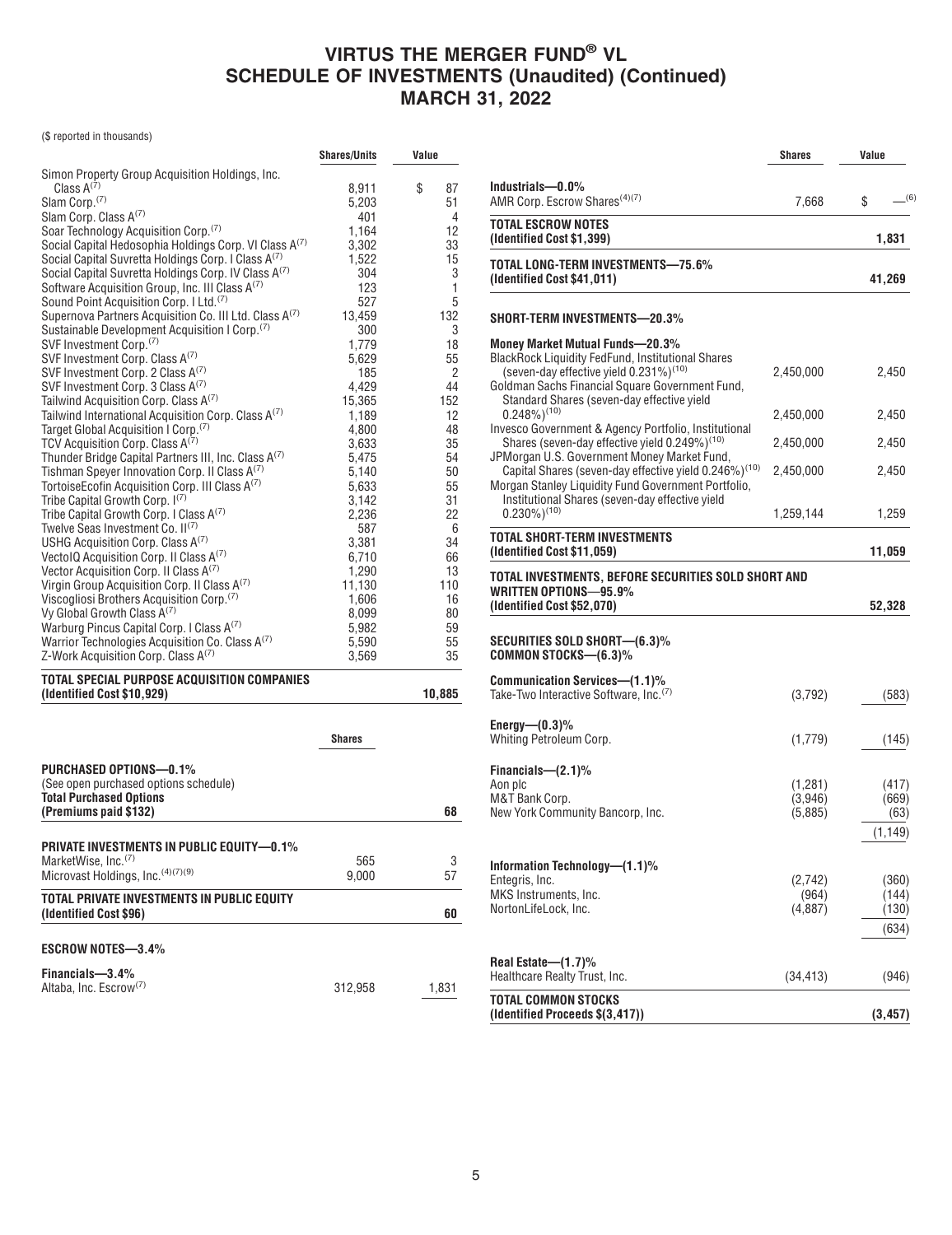(\$ reported in thousands)

|                                                                                                   | Value       |
|---------------------------------------------------------------------------------------------------|-------------|
| TOTAL SECURITIES SOLD SHORT<br>(Identified Proceeds \$(3,417))                                    | \$ (3, 457) |
| WRITTEN OPTIONS- $(0.5)$ %<br>(See open written options schedule)<br><b>Total Written Options</b> |             |
| (Premiums received \$284)                                                                         | (274)       |
| TOTAL INVESTMENTS. NET OF SECURITIES SOLD SHORT AND<br>WRITTEN OPTIONS-89.1%                      |             |

| (Identified Cost \$48,369)              | \$48.597 |
|-----------------------------------------|----------|
| Other assets and liabilities, net-10.9% | 5.948    |
| NET ASSETS-100.0%                       | \$54.545 |

#### **Abbreviations:**

| American Depositary Receipt              |
|------------------------------------------|
| Exchange-Traded Fund                     |
| LIBOR London Interbank Offered Rate      |
| Limited Liability Company                |
| Limited Liability Partnership            |
| OBFR Overnight Bank Funding Rate         |
| Real Estate Investment Trust             |
| Standard & Poor's                        |
| SOFR Secured Overnight Financing Rate    |
| SPAC Special Purpose Acquisition Company |
| SPDR S&P Depositary Receipt              |
|                                          |
|                                          |

# **Footnote Legend:**<br>(1) Security exem

- Security exempt from registration under Rule 144A of the Securities Act of 1933. These securities may be resold in transactions exempt from registration, normally to qualified institutional buyers. At March 31, 2022, these securities amounted to a value of \$2,392 or 4.4% of net assets.
- $(2)$  Security in default, interest payments are being received during the bankruptcy proceedings.
- $(3)$  Variable rate security. Rate disclosed is as of March 31, 2022. Information in parenthesis represents benchmark and reference rate for each security. Certain variable rate securities are not based on a published reference rate and spread but are determined by the issuer or agent and are based on current market conditions, or, for mortgage-backed securities, are impacted by the individual mortgages which are paying off over time. These securities do not indicate a reference rate and spread in their descriptions.
- (4) The value of this security was determined using significant unobservable inputs and is reported as a Level 3 security in the Fair Value Hierarchy table located after the Schedule of Investments.
- (5) Security in default; no interest payments are being received during the bankruptcy proceedings.
- (6) Amount is less than \$500.
- (7) Non-income producing.
- $(8)$  All or a portion of the shares have been committed as collateral for open securities sold short, written option contracts, swap contracts, and forward currency exchange contracts.
- (9) All or a portion of the security is restricted.
- (10) Shares of this fund are publicly offered, and its prospectus and annual report are publicly available.

#### **Counterparties:**

| GS   | Goldman Sachs & Co.            |
|------|--------------------------------|
| JPM  | JPMorgan Chase Bank N.A.       |
| BAML | Bank of America--Merrill Lynch |

#### **Foreign Currencies:**

| Australian Dollar             |
|-------------------------------|
| <b>Canadian Dollar</b>        |
| Euro                          |
| United Kingdom Pound Sterling |
| Japanese Yen                  |
| <b>United States Dollar</b>   |
|                               |

#### **Country Weightings†**

| <b>United States</b> | 84%  |
|----------------------|------|
| Cayman Islands       | 11   |
| Canada               | 2    |
| United Kingdom       | 2    |
| Jersey               |      |
| Israel               |      |
| <b>Other</b>         | (1)  |
| Total                | 100% |
|                      |      |

† % of total investments, net of securities sold short and written options, as of March 31, 2022.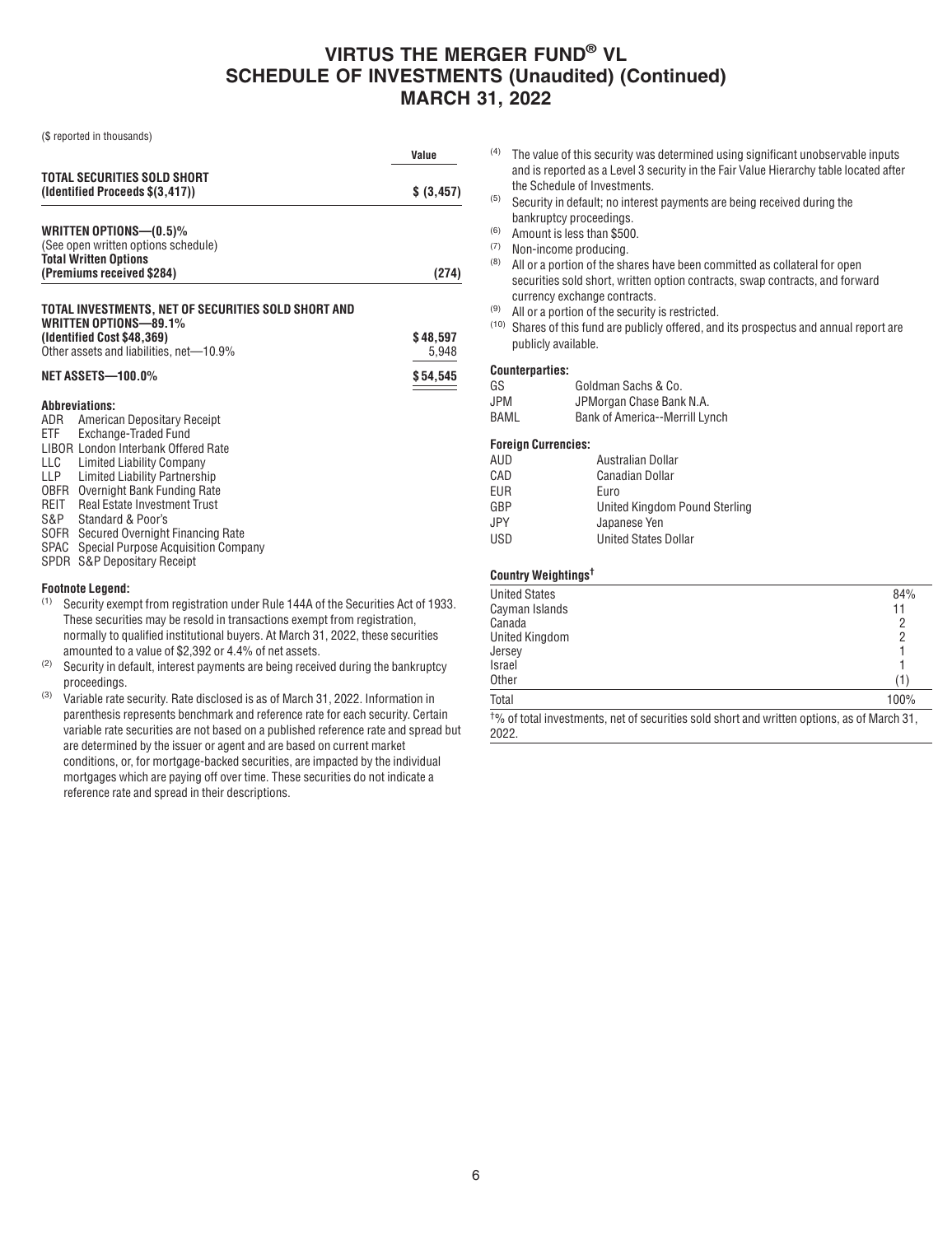### (\$ reported in thousands)

### **Open Purchased Options contracts as of March 31, 2022 were as follows:**

| <b>Description of Options</b>                 | Number<br>οf<br>Contracts | Contract<br>Notional<br><b>Amount</b> | Strike<br>Price <sup>(1)</sup> | Expiration<br><b>Date</b> | Value          |
|-----------------------------------------------|---------------------------|---------------------------------------|--------------------------------|---------------------------|----------------|
| Put Options <sup>(2)</sup>                    |                           |                                       |                                |                           |                |
| AT&T. Inc.                                    | 172                       | S<br>327                              | \$19.00                        | 06/17/22                  | \$2            |
| GlaxoSmithKline plc                           | 63                        | 239                                   | 38.00                          | 05/20/22                  |                |
| Hartford Financial Services Group, Inc. (The) | 48                        | 264                                   | 55.00                          | 06/17/22                  |                |
| iShares iBoxx High Yield Corporate Bond ETF   | 63                        | 510                                   | 81.00                          | 06/17/22                  | 9              |
| Lennar Corp.                                  | 33                        | 231                                   | 70.00                          | 05/20/22                  | 4              |
| Lennar Corp.                                  |                           |                                       | 70.00                          | 08/19/22                  | $-^{(3)}$      |
| SPDR S&P 500 ETF Trust                        | 45                        | 1,867                                 | 415.00                         | 04/14/22                  | $\overline{2}$ |
| Take-Two Interactive Software, Inc.           | 13                        | 202                                   | 155.00                         | 06/17/22                  | 14             |
| Vodafone Group plc                            | 165                       | 248                                   | 15.00                          | 05/20/22                  |                |
| XPO Logistics, Inc.                           | 36                        | 243                                   | 67.50                          | 08/19/22                  | 18             |
| XPO Logistics, Inc.                           | 37                        | 231                                   | 62.50                          | 08/19/22                  | 13             |
| <b>Total Purchased Options</b>                |                           |                                       |                                |                           | \$68           |

**Footnote Legend:**<br><sup>(1)</sup> Strike price not reported in thousands.

(2) Exchange-traded options.

(3) Amount is less than \$500.

### **Open Written Options contracts as of March 31, 2022 were as follows:**

|                                               | <b>Number</b><br>οf | <b>Contract</b><br>Notional | <b>Strike</b>        | Expiration           |                    |
|-----------------------------------------------|---------------------|-----------------------------|----------------------|----------------------|--------------------|
| <b>Description of Options</b>                 | <b>Contracts</b>    | <b>Amount</b>               | Price <sup>(1)</sup> | <b>Date</b>          | Value              |
| Call Options <sup>(2)</sup>                   |                     |                             |                      |                      |                    |
| Activision Blizzard, Inc.                     | (17)                | \$<br>(132)                 | \$77.50              | 04/14/22             | \$<br>(5)          |
| Activision Blizzard, Inc.                     | (14)                | (109)                       | 77.50                | 05/20/22             | (4)                |
| Activision Blizzard, Inc.                     | (30)                | (240)                       | 80.00                | 05/20/22             | (3)                |
| Anaplan, Inc.                                 | (3)                 | (21)                        | 70.00                | 04/14/22             | $ )^{(3)}$         |
| Anaplan, Inc.                                 | (27)                | (182)                       | 67.50                | 05/20/22             | $-$ <sup>(3)</sup> |
| Anaplan, Inc.                                 | (9)                 | (63)                        | 70.00                | 05/20/22             | $-$ <sup>(3)</sup> |
| AT&T, Inc.                                    | (172)               | (378)                       | 22.00                | 06/17/22             | (34)               |
| Citrix Systems, Inc.                          | (10)                | (105)                       | 105.00               | 04/14/22             | $(-)^{(3)}$        |
| Five9, Inc.                                   | (6)                 | (66)                        | 110.00               | 04/14/22             | (3)                |
| GlaxoSmithKline plc                           | (63)                | (258)                       | 41.00                | 05/20/22             | (19)               |
| Hartford Financial Services Group, Inc. (The) | (48)                | (312)                       | 65.00                | 06/17/22             | (43)               |
| Houghton Mifflin Harcourt Co.                 | (13)                | (29)                        | 22.50                | 05/20/22             | $(-)^{(3)}$        |
| Houghton Mifflin Harcourt Co.                 | (100)               | (225)                       | 22.50                | 06/17/22             | (4)                |
| Lennar Corp.                                  | (33)                | (247)                       | 75.00                | 05/20/22             | (27)               |
| Lennar Corp.                                  | (1)                 | (8)                         | 75.00                | 08/19/22             | (1)                |
| Magnachip Semiconductor Corp.                 | (6)                 | (11)                        | 17.50                | 04/14/22             | $(-)^{(3)}$        |
| MoneyGram International, Inc.                 | (30)                | (33)                        | 11.00                | 04/14/22             | $-$ <sup>(3)</sup> |
| MoneyGram International, Inc.                 | (45)                | (50)                        | 11.00                | 05/20/22             | $(-)^{(3)}$        |
| Plantronics, Inc.                             | (29)                | (116)                       | 40.00                | 05/20/22             | (1)                |
| Social Capital Hedosophia Holdings Corp. VI   | (14)                | (14)                        | 10.00                | 04/14/22             | $(-)^{(3)}$        |
| SPDR S&P 500 ETF Trust                        | (11)                | (478)                       | 435.00               | 04/14/22             | (21)               |
| Vodafone Group plc                            | (165)               | (264)                       | 16.00<br>67.50       | 05/20/22<br>08/19/22 | (18)               |
| XPO Logistics, Inc.                           | (37)<br>(36)        | (250)<br>(261)              | 72.50                | 08/19/22             | (43)               |
| XPO Logistics, Inc.                           | (128)               | (102)                       | 8.00                 | 04/14/22             | (29)               |
| Zynga, Inc.                                   |                     |                             |                      |                      | (16)               |
|                                               |                     |                             |                      |                      | (271)              |
| Put Options <sup>(2)</sup>                    |                     |                             |                      |                      |                    |
| iShares iBoxx High Yield Corporate Bond ETF   | (63)                | (473)                       | 75.00                | 06/17/22             | (2)                |
| SPDR S&P 500 ETF Trust                        | (34)                | (1, 326)                    | 390.00               | 04/14/22             | (1)                |
|                                               |                     |                             |                      |                      | (3)                |
|                                               |                     |                             |                      |                      |                    |
| <b>Total Written Options</b>                  |                     |                             |                      |                      | \$(274)            |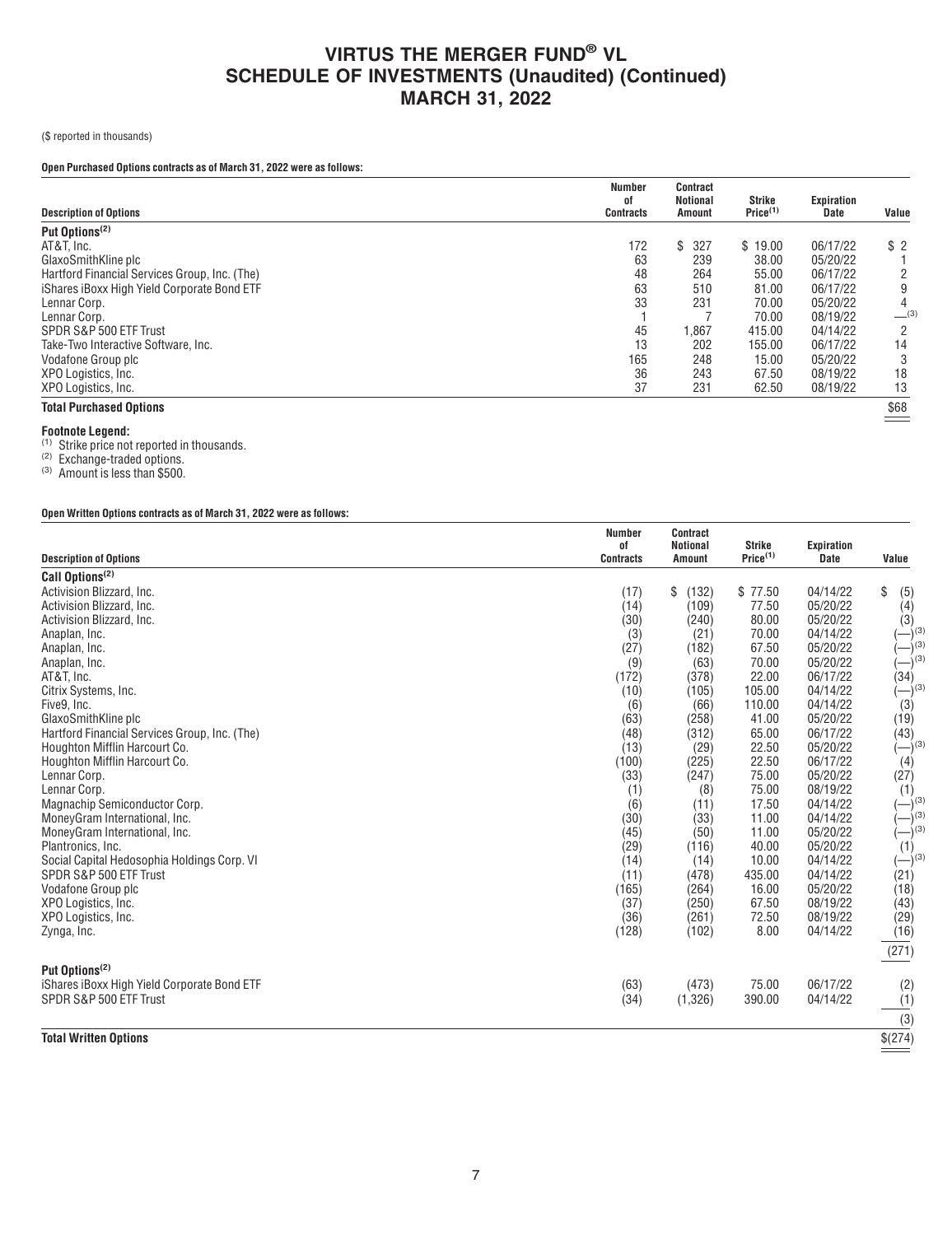(\$ reported in thousands)

### **Footnote Legend:**

(1) Strike price not reported in thousands.

<sup>(2)</sup> Exchange-traded options.

(3) Amount is less than \$500.

### **Forward foreign currency exchange contracts as of March 31, 2022 were as follows:**

|                              | <b>Currency</b>                   |                         | <b>Currency</b>       |              |                    |                                   |                                     |
|------------------------------|-----------------------------------|-------------------------|-----------------------|--------------|--------------------|-----------------------------------|-------------------------------------|
| Currency<br><b>Purchased</b> | <b>Amount</b><br><b>Purchased</b> | <b>Currency</b><br>Sold | <b>Amount</b><br>Sold | Counterparty | Settlement<br>Date | <b>Unrealized</b><br>Appreciation | <b>Unrealized</b><br>(Depreciation) |
| AUD                          |                                   | <b>USD</b>              | 818                   | GS           |                    | \$12                              | \$                                  |
|                              | 1,108                             |                         |                       |              | 04/08/22           | $-$ (1)                           |                                     |
| AUD                          | 8                                 | <b>USD</b>              | 6                     | JPM          | 04/11/22           |                                   |                                     |
| <b>EUR</b>                   | 281                               | <b>USD</b>              | 310                   | <b>JPM</b>   | 05/26/22           |                                   |                                     |
| GBP                          | 35                                | <b>USD</b>              | 47                    | GS           | 04/20/22           |                                   | (1)<br>(1)                          |
| GBP                          | 49                                | <b>USD</b>              | 65                    | <b>JPM</b>   | 05/04/22           |                                   |                                     |
| GBP                          | 11                                | <b>USD</b>              | 14                    | <b>JPM</b>   | 09/14/22           |                                   | $-$ (1)                             |
| <b>JPY</b>                   | 22,089                            | <b>USD</b>              | 182                   | <b>JPM</b>   | 04/22/22           |                                   | (1)                                 |
| <b>USD</b>                   | 794                               | AUD                     | 1,108                 | GS           | 04/08/22           |                                   | (35)                                |
| <b>USD</b>                   | 115                               | AUD                     | 160                   | GS           | 04/11/22           |                                   | (5)                                 |
| <b>USD</b>                   | 219                               | AUD                     | 299                   | <b>JPM</b>   | 04/11/22           |                                   | (4)                                 |
| <b>USD</b>                   | 1,259                             | GBP                     | 919                   | GS           | 04/20/22           | 53                                |                                     |
| <b>USD</b>                   | 423                               | JPY                     | 48,560                | <b>JPM</b>   | 04/22/22           | 24                                |                                     |
| <b>USD</b>                   | 23                                | <b>EUR</b>              | 20                    | GS           | 04/29/22           |                                   |                                     |
| <b>USD</b>                   | 66                                | GBP                     | 49                    | JPM          | 05/04/22           | $\overline{c}$                    |                                     |
| <b>USD</b>                   | 670                               | CAD                     | 845                   | <b>JPM</b>   | 05/20/22           |                                   | (7)                                 |
| <b>USD</b>                   | 307                               | <b>EUR</b>              | 281                   | <b>JPM</b>   | 05/26/22           |                                   | (4)                                 |
| <b>USD</b>                   | 86                                | <b>JPY</b>              | 10,377                | <b>JPM</b>   | 06/22/22           |                                   |                                     |
| <b>USD</b>                   | 11                                | <b>EUR</b>              | 10                    | GS           | 06/24/22           | $-$ (1)                           |                                     |
| <b>USD</b>                   | 113                               | GBP                     | 83                    | <b>JPM</b>   | 06/29/22           | 3                                 |                                     |
| <b>USD</b>                   | 269                               | AUD                     | 374                   | GS           | 07/20/22           |                                   | (13)                                |
| <b>USD</b>                   | 104                               | <b>EUR</b>              | 92                    | GS           | 07/20/22           | $\overline{2}$                    |                                     |
| <b>USD</b>                   | 195                               | AUD                     | 267                   | GS           | 07/27/22           |                                   | (5)                                 |
| <b>USD</b>                   | 14                                | GBP                     | 11                    | <b>JPM</b>   | 09/14/22           | $-$ (1)                           |                                     |
| <b>USD</b>                   | 315                               | <b>EUR</b>              | 283                   | <b>JPM</b>   | 09/15/22           |                                   | (1)                                 |
| <b>USD</b>                   | 112                               | <b>EUR</b>              | 101                   | GS           | 11/23/22           |                                   | (1)                                 |
| <b>Total</b>                 |                                   |                         |                       |              |                    | \$99                              | \$ (77)                             |

#### **Footnote Legend:**

(1) Amount is less than \$500.

#### **Over-the-counter total return swaps outstanding as of March 31, 2022 were as follows:**

| <b>Referenced Entity</b>                                       | Pay/Receive | Financing Rate <sup>(1)</sup>      | Payment<br><b>Frequency</b> | Counterparty | Expiration<br>Date | Notional<br>Amount |            | Value   | Unrealized<br>Appreciation | Unrealized<br>(Depreciation) |
|----------------------------------------------------------------|-------------|------------------------------------|-----------------------------|--------------|--------------------|--------------------|------------|---------|----------------------------|------------------------------|
| <b>Long Total Return Swap</b><br><b>Contracts</b>              |             |                                    |                             |              |                    |                    |            |         |                            |                              |
| Avast plc                                                      | Pay         | $0.880\%$ (0.610% + SOFR)          | 1 Month                     | GS           | 09/12/22 1,296     |                    | <b>USD</b> | \$ (97) | \$                         | \$ (97)                      |
| <b>BP Midstream Partners LP</b><br><b>Bristol-Myers Squibb</b> | Pay         | 1.330% (1.010% + OBFR)             | 1 Month                     | GS           | 01/21/23           | 39                 | <b>USD</b> | h       | 5                          |                              |
| $C_0$ <sup>(2),(3)</sup>                                       | Pay         | $0.000\%$                          | 1 Month                     | BAML         | 09/02/22           |                    | USD        | 5       | 5                          |                              |
| <b>Brookfield Property</b>                                     | Pay         | $1.070\%$ (0.750% + OBFR)          | 1 Month                     | BAML         | 12/08/22           | 18                 | USD        | (2)     |                            | (2)                          |
| Cazoo Group Ltd.                                               | Receive     | $(10.680)\%$ $((11.000)\% + 0BFR)$ | 1 Month                     | BAML         | 12/26/22           | 24                 | <b>USD</b> | (17)    |                            | (17)                         |
| Cazoo Group Ltd.                                               | Receive     | $(17.73)$ % $((18.000)$ % + SOFR)  | 1 Month                     | GS           | 12/26/22           | 61                 | <b>USD</b> | (40)    | —                          | (40)                         |
| Crown Resorts Ltd.                                             | Pay         | $0.930\%$ (0.610% + OBFR)          | 1 Month                     | GS           | 03/20/23           | 185                | <b>USD</b> |         | 9                          |                              |
| Hitachi Metals Ltd.                                            | Pay         | $0.870\%$ (0.550% + OBFR)          | 3 Month                     | <b>JPM</b>   | 08/16/22           | 11                 | <b>USD</b> | (1)     |                            | (1)                          |
| Hitachi Metals Ltd.                                            | Pay         | $0.870\%$ (0.550% + OBFR)          | 3 Month                     | JPM          | 08/19/22           | 40                 | <b>USD</b> | (6)     |                            | (6)                          |
| Hitachi Metals Ltd.                                            | Pay         | $0.870\%$ (0.550% + OBFR)          | 3 Month                     | <b>JPM</b>   | 08/22/22           | 12                 | <b>USD</b> | (2)     |                            | (2)                          |
| Hitachi Metals Ltd.                                            | Pay         | $0.870\%$ (0.550% + OBFR)          | 3 Month                     | <b>JPM</b>   | 08/26/22           | 4                  | <b>USD</b> | (1)     |                            | (1)                          |
| Hitachi Metals Ltd.                                            | Pay         | $0.870\%$ (0.550% + OBFR)          | 3 Month                     | <b>JPM</b>   | 09/05/22           | 44                 | <b>USD</b> | (6)     |                            | (6)                          |
| Hitachi Metals Ltd.                                            | Pay         | $0.870\%$ (0.550% + OBFR)          | 3 Month                     | JPM          | 09/19/22           | 29                 | <b>USD</b> | (4)     |                            | (4)                          |
| Hitachi Metals Ltd.                                            | Pay         | $0.870\%$ (0.550% + OBFR)          | 3 Month                     | JPM          | 12/08/22           | 61                 | <b>USD</b> | (7)     |                            | (7)                          |
| Hitachi Metals Ltd.                                            | Pay         | $0.870\%$ (0.550% + OBFR)          | 3 Month                     | <b>JPM</b>   | 12/09/22           | 27                 | <b>USD</b> | (3)     |                            | (3)                          |
| InterTrust N.V.                                                | Pay         | $0.870\%$ (0.550% + OBFR)          | 3 Month                     | JPM          | 02/27/23           | 49                 | <b>USD</b> | $-$ (4) | $-$ (4)                    |                              |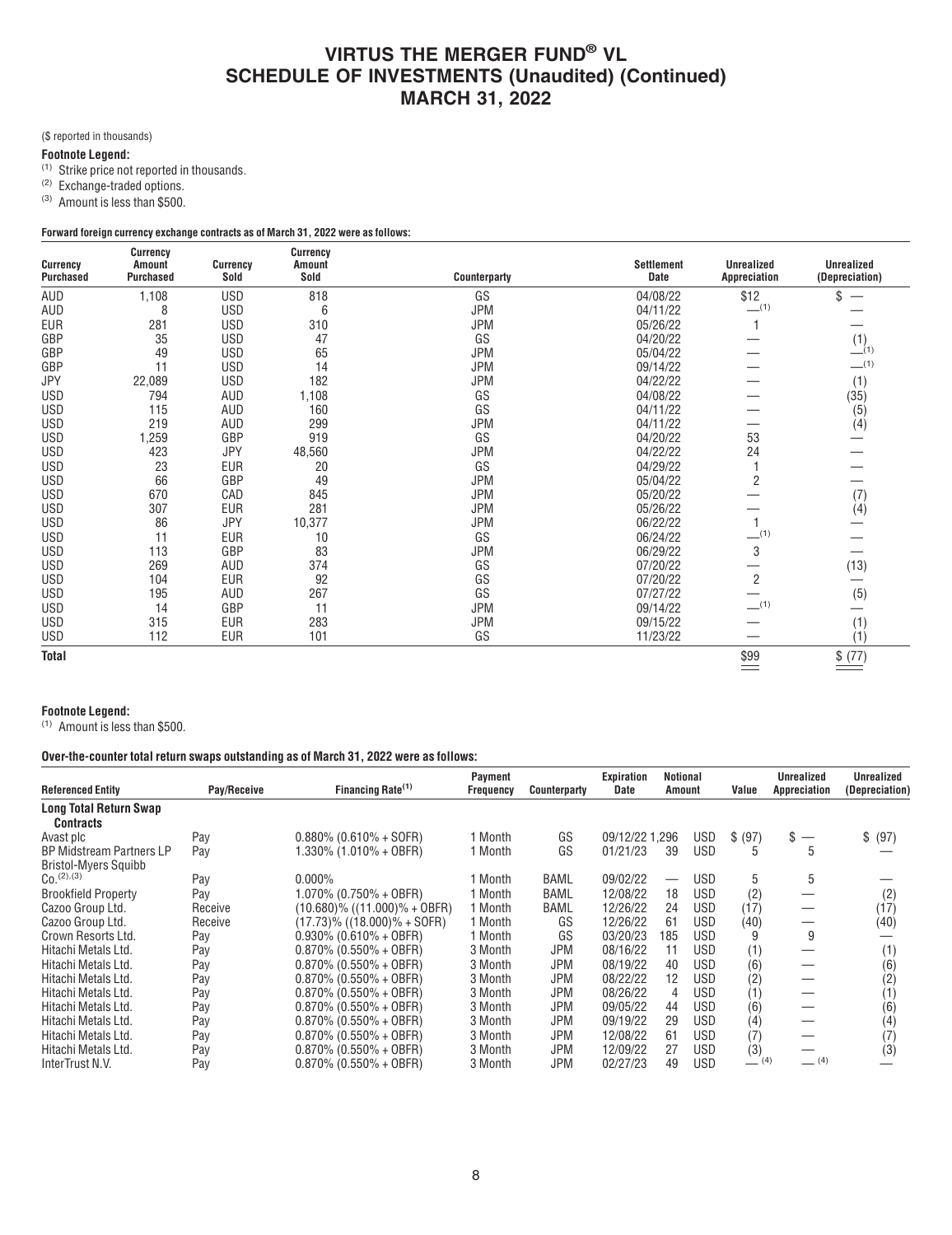(\$ reported in thousands)

### **Over-the-counter total return swaps outstanding as of March 31, 2022 were as follows (continued):**

| <b>Referenced Entity</b>       | Pay/Receive | Financing Rate <sup>(1)</sup>    | Payment<br><b>Frequency</b> | Counterparty | <b>Expiration</b><br>Date | <b>Notional</b><br>Amount |            | Value          | <b>Unrealized</b><br>Appreciation | <b>Unrealized</b><br>(Depreciation) |
|--------------------------------|-------------|----------------------------------|-----------------------------|--------------|---------------------------|---------------------------|------------|----------------|-----------------------------------|-------------------------------------|
| InterTrust N.V.                | Pay         | $0.870\%$ (0.550% + OBFR)        | 3 Month                     | <b>JPM</b>   | 03/28/23                  | 14                        | USD        | $-$ (4)<br>\$  | $-$ (4)<br>\$                     | \$                                  |
| InterTrust N.V.                | Pay         | $0.870\%$ (0.550% + OBFR)        | 3 Month                     | <b>JPM</b>   | 04/03/23                  | 24                        | <b>USD</b> | $-$ (4)        | $-$ (4)                           |                                     |
| InterTrust N.V.                | Pay         | $0.870\%$ (0.550% + OBFR)        | 3 Month                     | <b>JPM</b>   | 04/07/23                  | 38                        | <b>USD</b> |                |                                   |                                     |
| InterTrust N.V.                | Pay         | $0.870\%$ (0.550% + OBFR)        | 3 Month                     | <b>JPM</b>   | 04/10/23                  | 133                       | <b>USD</b> | 5              | 5                                 |                                     |
| InterTrust N.V.                | Pay         | $0.870\%$ (0.550% + OBFR)        | 3 Month                     | <b>JPM</b>   | 04/04/23                  | 44                        | <b>USD</b> | $-$ (4)        | $-$ (4)                           |                                     |
| Lagardere S.A.                 | Pay         | $0.930\%$ (0.610% + OBFR)        | 1 Month                     | GS           | 04/03/23                  | 108                       | <b>USD</b> | $(-)^{(4)}$    |                                   | $(-)^{(4)}$                         |
| Link Administration            |             |                                  |                             |              |                           |                           |            |                |                                   |                                     |
| Holdings Ltd.                  | Pay         | $0.880\%$ (0.610% + SOFR)        | 1 Month                     | GS           | 02/24/23                  | 256                       | <b>USD</b> |                |                                   |                                     |
| Meggit plc                     | Pay         | $1.080\%$ (0.810% + SOFR)        | 1 Month                     | GS           | 09/12/22 1,164            |                           | <b>USD</b> | (61)           |                                   | (61)                                |
| Neles OY                       | Pay         | $0.880\%$ (0.610% + SOFR)        | 1 Month                     | GS           | 01/02/23                  | 170                       | <b>USD</b> | (49)           |                                   | (49)                                |
| Telecom Italia S.P.A           | Pay         | $0.880\%$ (0.610% + SOFR)        | 1 Month                     | GS           | 02/13/23                  | 82                        | <b>USD</b> | (20)           |                                   | (20)                                |
| Toshiba Corp.                  | Pay         | $0.870\%$ (0.550% + OBFR)        | 3 Month                     | <b>JPM</b>   | 05/16/22                  | 84                        | <b>USD</b> | (10)           |                                   | (10)                                |
| Uniper S.E.                    | Pay         | $0.880\%$ (0.610% + SOFR)        | 1 Month                     | GS           | 12/12/22                  | 10                        | <b>USD</b> | (5)            |                                   | (5)                                 |
| Vifore Pharma AG               | Pay         | $0.930\%$ (0.610% + OBFR)        | 1 Month                     | GS           | 04/03/23                  | 423                       | <b>USD</b> | 12             | 12                                |                                     |
| Vifore Pharma AG               | Pay         | $0.870\%$ (0.550% + OBFR)        | 3 Month                     | <b>JPM</b>   | 04/03/23                  | 935                       | <b>USD</b> | 13             | 13                                |                                     |
| Vifore Pharma AG               | Pay         | $0.870\%$ (0.550% + OBFR)        | 3 Month                     | <b>JPM</b>   | 04/24/23                  | 54                        | <b>USD</b> |                |                                   |                                     |
| Willis TowersWatson plc        | Pay         | $0.880\%$ (0.610% + SOFR)        | 1 Month                     | GS           | 10/27/22                  | 339                       | <b>USD</b> | $\overline{7}$ |                                   |                                     |
| <b>Short Total Return Swap</b> |             |                                  |                             |              |                           |                           |            |                | 59                                | (331)                               |
| <b>Contracts</b>               |             |                                  |                             |              |                           |                           |            |                |                                   |                                     |
| BP plc                         | Pay         | $(0.080)\%$ $((0.400)\% + 0BFR)$ | 1 Month                     | BAML         | 04/03/23                  | (36)                      | <b>USD</b> | (1)            |                                   | (1)                                 |
| BP plc                         | Pay         | $(0.080)$ % $((0.400)$ % + OBFR) | 1 Month                     | BAML         | 04/04/23                  | (6)                       | <b>USD</b> | (4)            | $-$ (4)                           |                                     |
| II-VI, Inc.                    | Pay         | $(0.080)$ % $((0.350)$ % + SOFR) | 1 Month                     | GS           | 05/12/22                  | (611)                     | <b>USD</b> | 16             | 16                                |                                     |
| Valmet Corp.                   | Pay         | $0.000\%$ ((0.270)% + SOFR)      | 1 Month                     | GS           | 01/02/23                  | (153)                     | <b>USD</b> | 33             | 33                                |                                     |
|                                |             |                                  |                             |              |                           |                           |            |                | 49                                | (1)                                 |
| <b>Total</b>                   |             |                                  |                             |              |                           |                           |            |                | \$108                             | \$(332)                             |

#### **Footnote Legend:**

(1) The Fund pays the floating rate (+/- a spread) and receives the total return of the reference entity.

(2) The value of this security was determined using significant unobservable inputs and is reported as a Level 3 security in the Fair Value Hierarchy table located after the Schedule of Investments.

<sup>(3)</sup> Security held is the direct result of a corporate action. There is no associated financing rate and the security is held with a zero cost basis.

(4) Amount is less than \$500.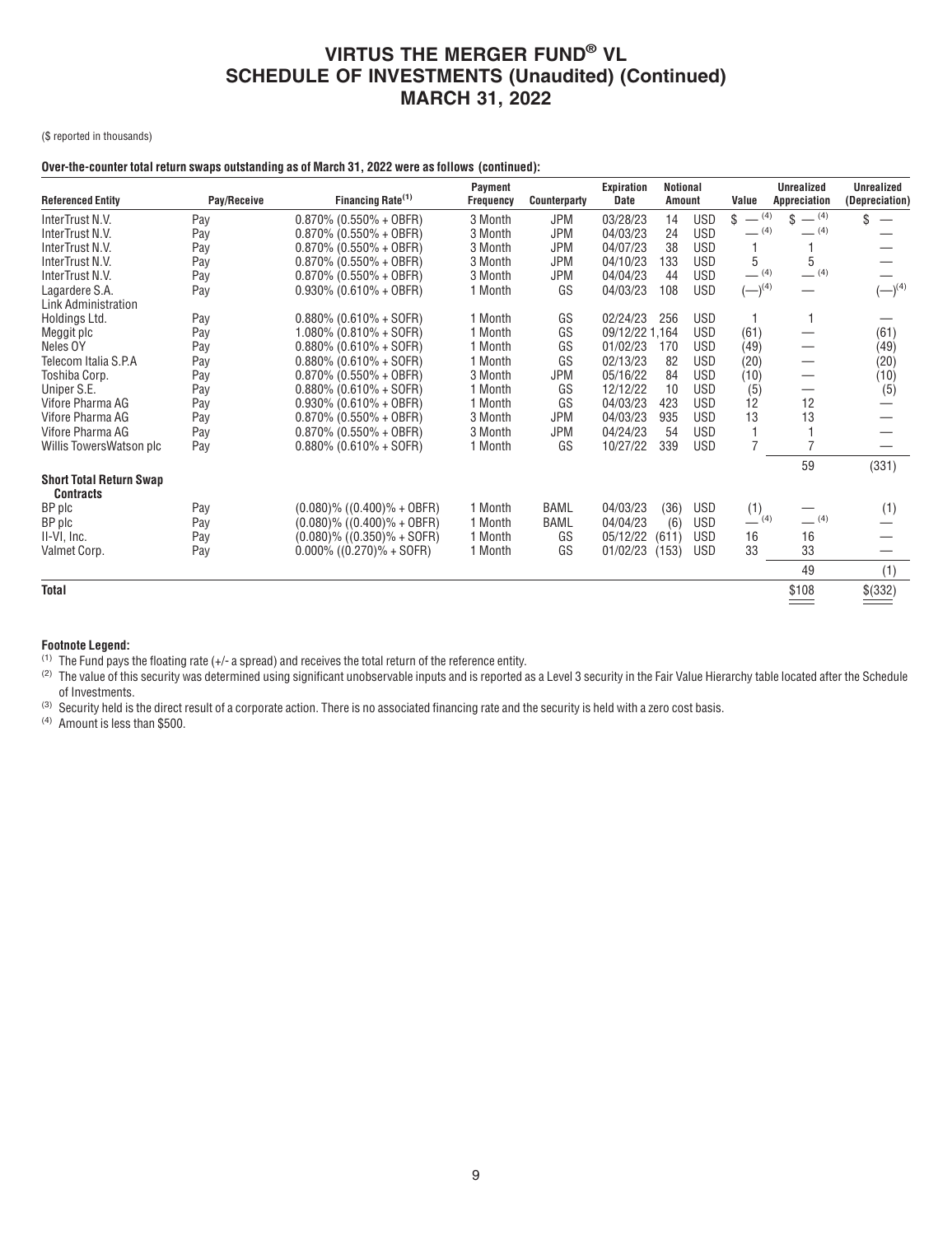#### (\$ reported in thousands)

The following table summarizes the market value of the Fund's investments as of March 31, 2022, based on the inputs used to value them (See Security Valuation Note 1 in the Notes to Schedule of Investments):

|                                                                       | Total<br>Value at<br>March 31, 2022 | Level 1<br><b>Quoted Prices</b> | Level 2<br>Significant<br>Observable<br>Inputs | Level 3<br>Significant<br>Unobservable<br>Inputs |
|-----------------------------------------------------------------------|-------------------------------------|---------------------------------|------------------------------------------------|--------------------------------------------------|
| Assets:                                                               |                                     |                                 |                                                |                                                  |
| Debt Securities:                                                      |                                     |                                 |                                                |                                                  |
| <b>Corporate Bonds and Notes</b>                                      | \$2.779                             | \$                              | \$2.779                                        | $s -$                                            |
| Leveraged Loans                                                       | 967                                 |                                 | 733                                            | 234                                              |
| <b>Equity Securities:</b>                                             |                                     |                                 |                                                |                                                  |
| <b>Common Stocks</b>                                                  | 24,562                              | 24,414                          | 141                                            | 7<br>$7^{(1)}$                                   |
| Rights<br><b>Escrow Notes</b>                                         | 1,831                               |                                 | 1,831                                          | (2)                                              |
| Warrants                                                              | 66                                  | 59                              |                                                | $7^{(1)}$                                        |
| <b>Special Purpose Acquisition Companies</b>                          | 10,885                              | 10,813                          | 72                                             |                                                  |
| <b>Preferred Stock</b>                                                | 44                                  | 44                              |                                                |                                                  |
| Private Investments in Public Equity                                  | 60                                  | 3                               |                                                | 57                                               |
| Money Market Mutual Fund                                              | 11,059                              | 11,059                          |                                                |                                                  |
| <b>Other Financial Instruments:</b>                                   |                                     |                                 |                                                |                                                  |
| <b>Purchased Options</b>                                              | 68                                  | 47                              | 21                                             |                                                  |
| Forward Foreign Currency Exchange Contracts                           | 99                                  |                                 | 99                                             |                                                  |
| Over-the-Counter Total Return Swaps                                   | 108                                 |                                 | 103                                            | $\overline{5}$                                   |
| Total Investments, before Securities Sold Short and Written           |                                     |                                 |                                                |                                                  |
| Options                                                               | 52,535                              | 46,439                          | 5,779                                          | 317                                              |
|                                                                       |                                     |                                 |                                                |                                                  |
| Liabilities:                                                          |                                     |                                 |                                                |                                                  |
| Securities Sold Short:                                                |                                     |                                 |                                                |                                                  |
| <b>Common Stocks</b>                                                  | (3, 457)                            | (3, 457)                        |                                                |                                                  |
| <b>Other Financial Instruments:</b>                                   |                                     |                                 |                                                |                                                  |
| <b>Written Options</b><br>Forward Foreign Currency Exchange Contracts | (274)                               | (165)                           | (109)                                          |                                                  |
| Over-the-Counter Total Return Swaps                                   | (77)<br>(332)                       |                                 | (77)                                           |                                                  |
|                                                                       |                                     |                                 | (332)                                          |                                                  |
| <b>Total Liabilities</b>                                              | (4, 140)                            | (3,622)                         | (518)                                          |                                                  |
| Total Investments, Net of Securities Sold Short and Written           |                                     |                                 |                                                |                                                  |
| Options                                                               | \$48,395                            | \$42,817                        | \$5,261                                        | \$317                                            |
|                                                                       |                                     |                                 |                                                |                                                  |

(1) Includes internally fair valued securities currently priced at zero (\$0).

(2) Amount is less than \$500.

Security held by the Fund with an end of period value of \$7 were transferred from Level 2 to Level 3 due to a decrease in trading activities at period end.

Some of the Fund's investments that were categorized as Level 3 may have been valued utilizing third party pricing information without adjustment. If applicable, such valuations are based on unobservable inputs. A significant change in third party information could result in a significantly lower or higher value of Level 3 investments.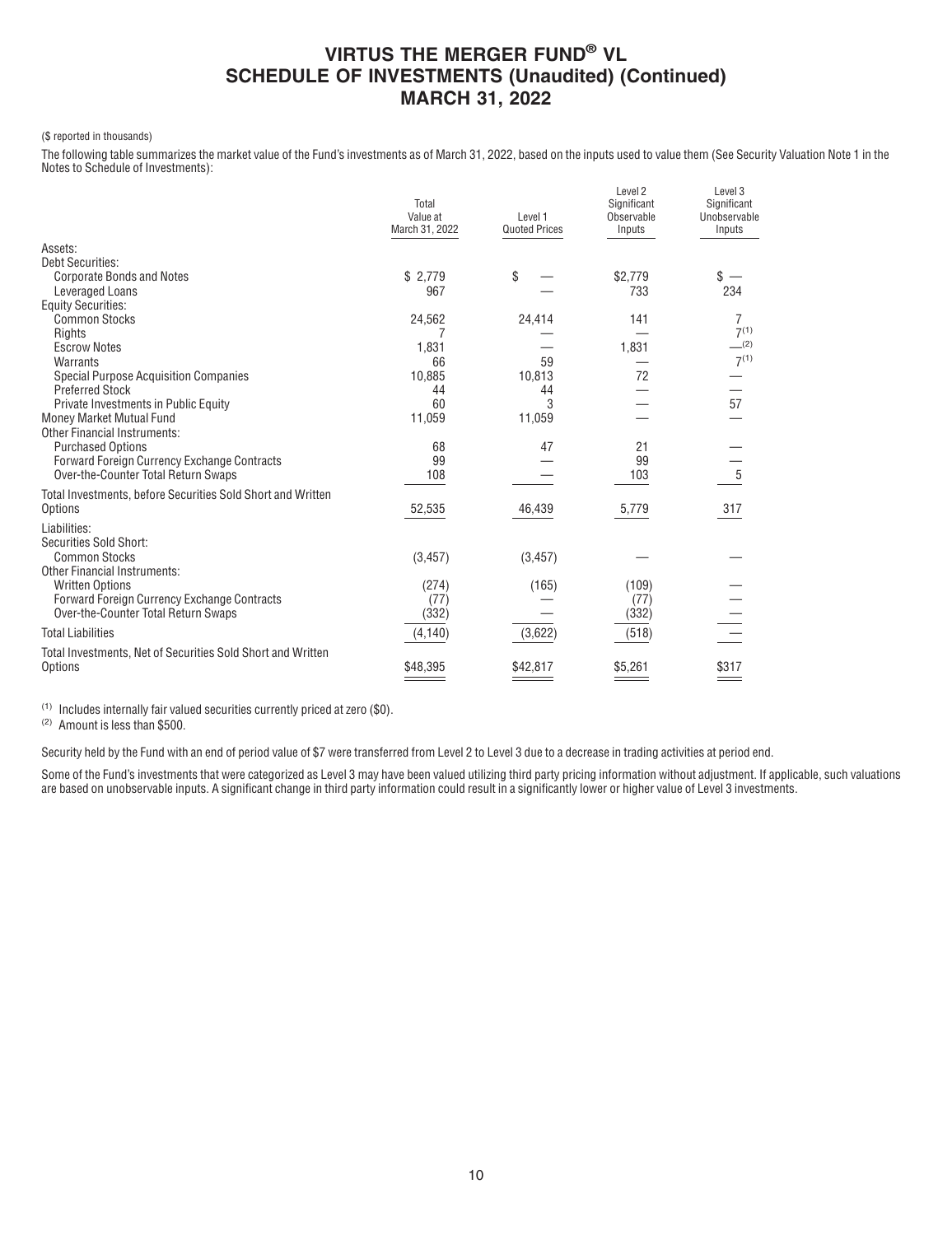### (\$ reported in thousands)

The following is a reconciliation of assets of the Fund for Level 3 investments for which significant unobservable inputs were used to determine fair value.

|                                                                 | Total            | Leveraged<br>Loans | Common<br><b>Stocks</b> | Rights             | <b>Escrow Notes</b> | Warrants    | Private<br>Investments<br>in Public<br>Equity | Over-the-Counter<br><b>Total Return Swaps</b> |
|-----------------------------------------------------------------|------------------|--------------------|-------------------------|--------------------|---------------------|-------------|-----------------------------------------------|-----------------------------------------------|
| <b>Investments in Securities</b>                                |                  |                    |                         |                    |                     |             |                                               |                                               |
| <b>Balance as of December 31, 2021:</b>                         | \$331            | \$261              |                         | \$9 <sup>(e)</sup> | $$ -(a)$            | $$7^{(e)}$$ | \$48                                          | \$6                                           |
| Change in unrealized appreciation (depreciation) <sup>(b)</sup> |                  | __(a)              |                         | (2)                |                     |             |                                               | (1)                                           |
| Sales <sup>(c)</sup>                                            | (27)             | (27)               |                         |                    |                     |             |                                               |                                               |
| Transfers into Level $3(d)$                                     |                  |                    |                         |                    |                     |             |                                               |                                               |
| <b>Balance as of March 31, 2022</b>                             | $\frac{$317}{2}$ | $\frac{$234}{2}$   |                         | \$7 <sup>(e)</sup> | $S = (a)$           | $$7^{(e)}$$ | \$57                                          | \$5                                           |

(a) Amount is less than \$500.

(b) The change in unrealized appreciation (depreciation) on investments still held at March 31, 2022, was \$7.

(c) Includes paydowns on securities.

(d) Transfers into and/or from represent the ending value as of March 31, 2022, for any investment security where a change in the pricing level occurred from the beginning to the end of the period.

(e) Includes internally fair valued security currently priced at zero (\$0).